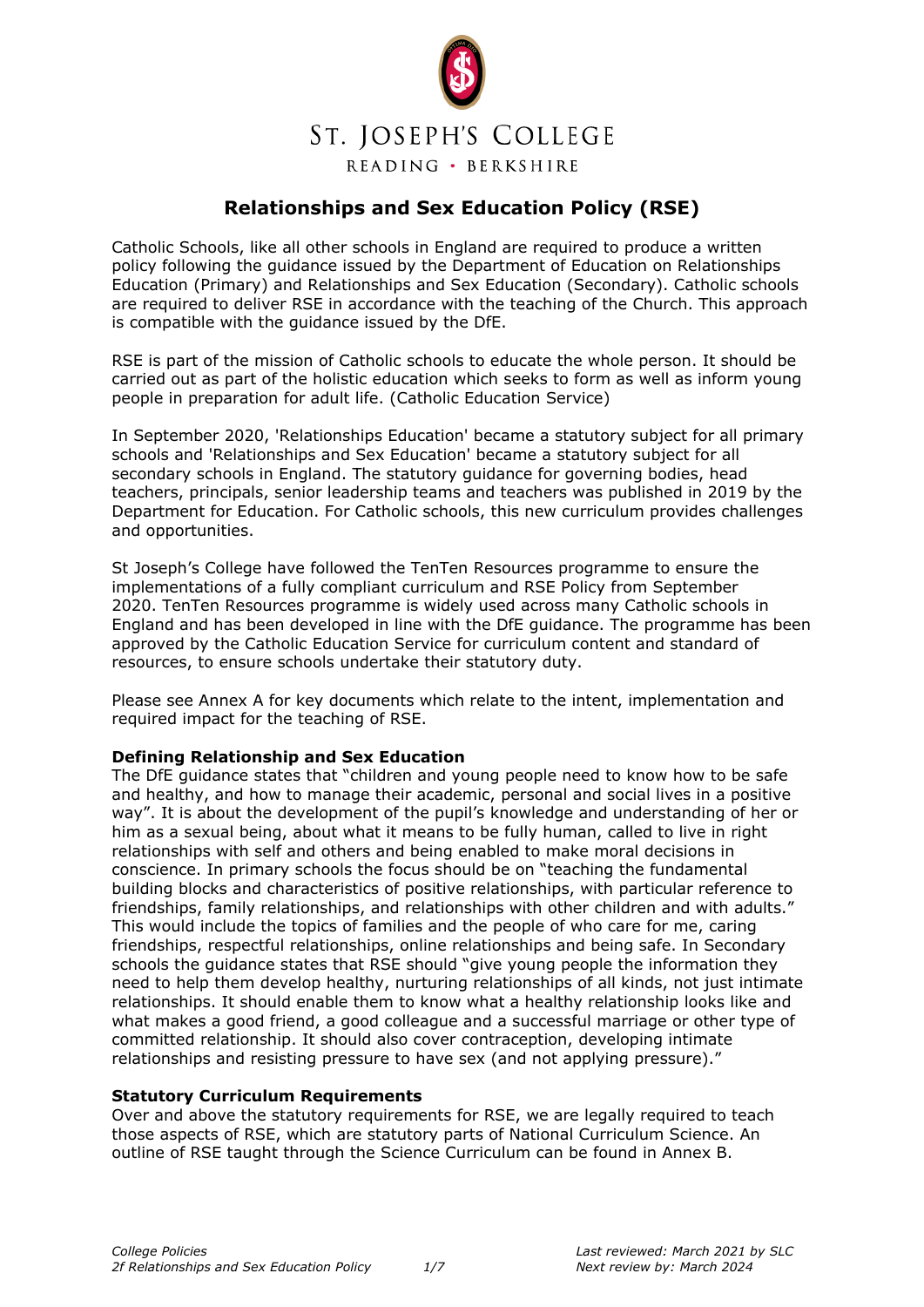

### **Rational**

'I have come that you might have life and have it to the full.' (Jn.10.10)

We are involved in Relationships and Sex Education precisely because of our Christian beliefs about God and about the human person. The belief in the unique dignity of the human person made in the image and likeness of God underpins the approach to all education in a Catholic school. Our approach to RSE therefore is rooted in the Catholic Church's teaching of the human person and presented in a positive framework of Christian ideals.

At the heart of the Christian life is the Trinity; Father, Son and Spirit in communion, united in loving relationship and embracing all people and all creation. As a consequence of the Christian belief that we are made in the image and likeness of God, gender and sexuality are seen as God's gift, reflect God's beauty, and share in the divine creativity. RSE, therefore, will be placed firmly within the context of relationship, as it is there that sexuality grows and develops.

Following the guidance of the Bishops of England and Wales and as advocated by the DFE (and the Welsh Assembly Government) RSE will be firmly embedded in the PSHEE framework as it is concerned with nurturing human wholeness and integral to the physical, spiritual, emotional, moral, social and intellectual development of pupils. It is centred on Christ's vision of being human as good news and will be positive and prudent, showing the potential for development, while enabling the dangers and risks involved to be understood and appreciated.

All RSE will be in accordance with the Church's moral teaching. It will emphasise the central importance of marriage and the family whilst acknowledging that all pupils have a fundamental right to have their life respected whatever household they come from. It will also prepare pupils for life in modern Britain.

#### **Value and Virtues**

Our programme enshrines Catholic values relating to the importance of stable relationships, marriage and family life. It also promotes those virtues which are essential in responding to the God's call to love others with a proper respect for their dignity and the dignity of the human body. The following virtues will be explicitly explored and promoted: faithfulness, fruitfulness, chastity, integrity, prudence, mercy and compassion.

#### **Aim of RSE and the Mission Statement**

Our Mission Statement commits us to encourage, inspire, challenge and support our pupils to fulfil their potential in a community founded on Christian values and we believe that RSE is an integral part of this education. Furthermore, our school aims state that we will endeavour to:

- help pupils grow self-worth and self-confidence
- care for one another, respect opinions and value relationships
- learn to make ethical and moral decisions
- explore the spiritual dimension of life

It is in this context that we commit ourselves in partnership with parents, to provide children and young people with a positive and prudent sexual education, which is compatible with their physical, cognitive, psychological, and spiritual maturity, and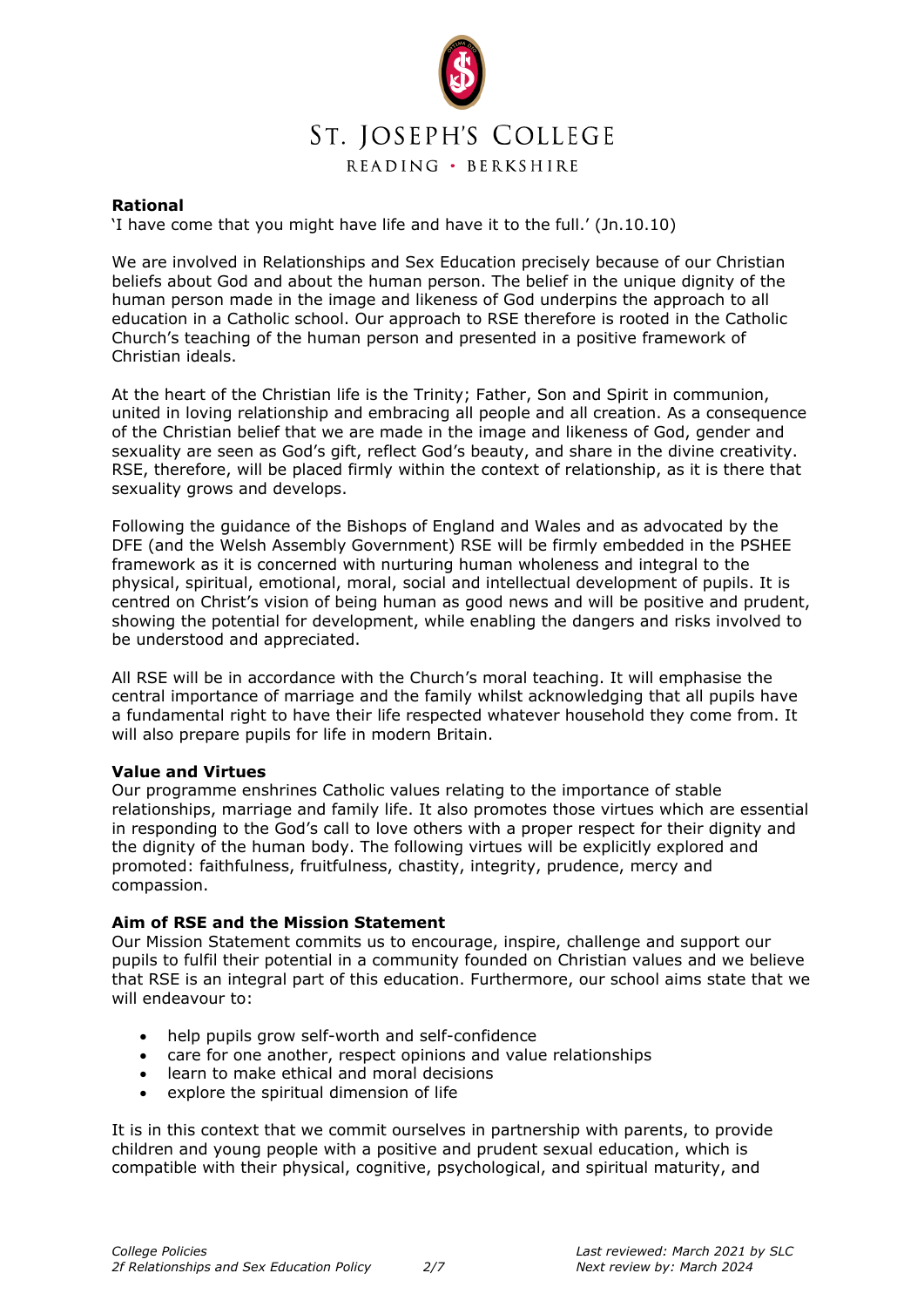

rooted in a Catholic vision of education and the human person.

### **Objectives**

To develop the following **attitudes and virtues**:

- reverence for the gift of human sexuality and fertility
- respect for the dignity of every human being  $-$  in their own person and in the person of others
- joy in the goodness of the created world and their own bodily natures
- responsibility for their own actions and a recognition of the impact of these on others
- recognising and valuing their own sexual identity and that of others
- celebrating the gift of life-long, self-giving love
- recognising the importance of marriage and family life
- fidelity in relationships.

To develop the following **personal and social skills**:

- making sound judgements and good choices which have integrity, and which are respectful of the individual's commitments
- loving and being loved, and the ability to form friendships and loving, stable relationships free from exploitation, abuse and bullying
- managing emotions within relationships, and when relationships break down, with confidence, sensitivity and dignity
- managing conflict positively, recognising the value of difference
- cultivating humility, mercy and compassion, learning to forgive and be forgiven
- developing self-esteem and confidence, demonstrating self-respect and empathy for others
- building resilience and the ability to resist unwanted pressures, recognising the influence and impact of the media, internet and peer groups and so developing the ability to assess pressures and respond appropriately
- being patient, delaying gratification and learning to recognise the appropriate stages in the development of relationships, and how to love chastely
- assessing risks and managing behaviours in order to minimise the risk to health and personal integrity

#### To **know and understand**:

- the Church's teaching on relationships and the nature and meaning of sexual love
- the Church's teaching on marriage and the importance of marriage and family life
- the centrality and importance of virtue in guiding human living and loving
- the physical and psychological changes that accompany puberty
- the facts about human reproduction, how love is expressed sexually and how sexual love plays an essential and sacred role in procreation
- how to manage fertility in a way which is compatible with their stage of life, their own values and commitments, including an understanding of the difference between natural family planning and artificial contraception
- how to keep themselves safe from sexually transmitted infections and how to avoid unintended pregnancy, including where to go for advice

## **Inclusion and Differentiated Learning**

We will ensure RSE is sensitive to the different needs of individual pupils in respect to pupils' different abilities, levels of maturity and personal circumstances; for example, their own sexual orientation, faith or culture and is taught in a way that does not subject pupils to discrimination. Lessons will also help children to realise the nature and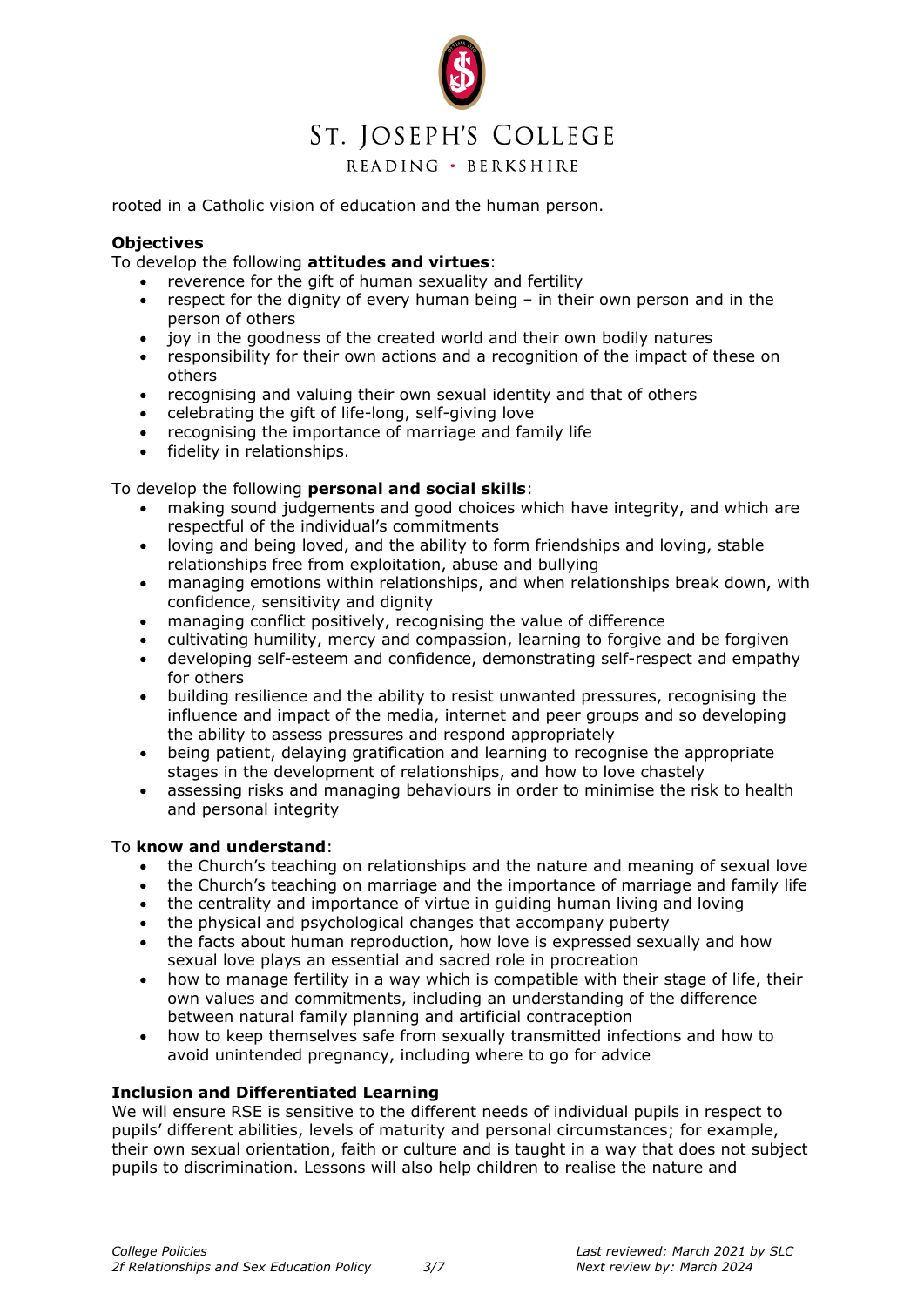

consequences of discrimination, teasing, bullying and aggressive behaviours (including cyber-bullying), use of prejudice-based language and how to respond and ask for help.

#### **Equalities Obligations**

The governing body have wider responsibilities under the Equalities Act 2010 and will ensure that our school strives to do the best for all of the pupils, irrespective of disability, educational needs, race, nationality, ethnic or national origin, pregnancy, maternity, sex, gender identity, religion or sexual orientation or whether they are looked-after children.

Relationships Education, RSE and Health Education is accessible for all pupils. This is particularly important when planning teaching for pupils with SEND. Teaching that is differentiated and personalised will be the starting point to ensure accessibility.

Staff are aware that some pupils are more vulnerable to exploitation, bullying and other issues due to the nature of their SEND. Relationships Education and RSE can also be particularly important subjects for some pupils; for example those with Social, Emotional and Mental Health needs or learning disabilities. Such factors are be taken into consideration when teaching these subjects.

Where appropriate content and teaching will be tailored to meet the specific needs of pupils. The College will ensure that teaching is sensitive, age-appropriate and developmentally appropriate.

## **The Right to Withdraw**

We believe that the controlled environment of the classroom is the safest place for this curriculum to be followed. However, parents/guardians continue to have the right to withdraw their children from Sex Education except in those elements which are required by the National Curriculum science orders. Should parents wish to withdraw their children they are asked to notify the school by contacting their child's Head of Section. Please note that pupils may not be withdrawn from Relationships Education, this is mandatory. See the DfE guidance on Page 17 for further details on the right to be excused from sex education (commonly referred to as the right to withdraw).

#### **Balanced Curriculum**

Whilst promoting Catholic values and virtues and teaching in accordance with Catholic Church teaching, we will ensure that pupils are offered a balanced programme by providing an RSE programme that offers a range of viewpoints on issues.

Pupils will also receive clear scientific information as well as covering the aspects of the law pertaining to RSE (in secondary schools/academies relating to forced-marriage, female genital mutilation, abortion, the age of consent and legislation relating to equality). Knowing about facts and enabling young people to explore differing viewpoints is not the same as promoting behaviour and is not incompatible with the College's promotion of Catholic teaching. We will ensure that pupils have access to the learning they need to stay safe, healthy and understand their rights as individuals. An overview of the RSE content can be found in the College PSHEE Curriculum Overview. Parents/guardians will be informed by letter when RSE will be covered in the PSHEE curriculum in order that they can be prepared to talk to their child and answer questions about their children's learning.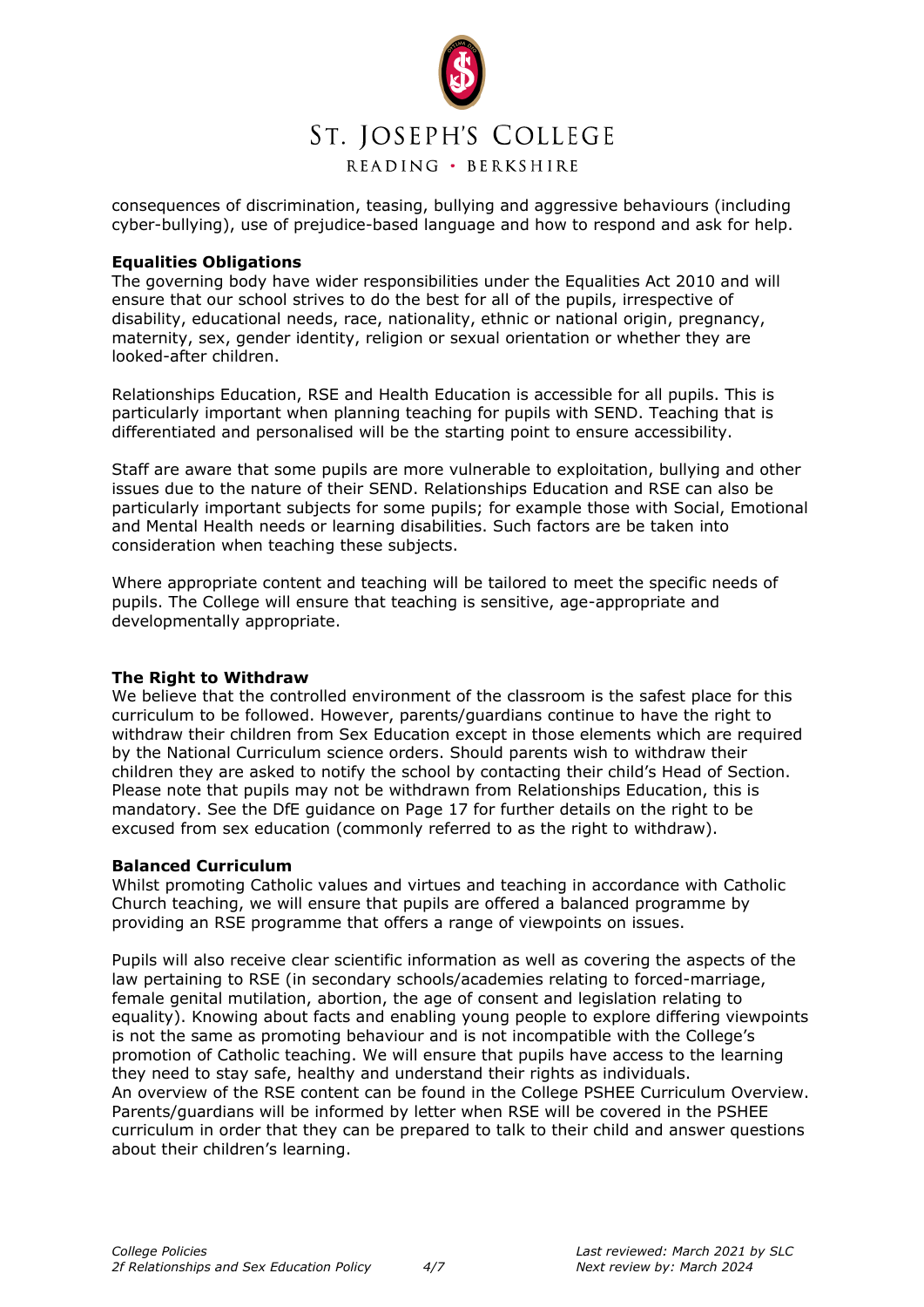

#### **Monitoring and Evaluation**

The Deputy Head Pastoral and Lay Chaplain will monitor the provision of the various dimensions of the programme by examining plans, schemes of work and samples of pupils work at regular intervals.

#### **Responsibility for Teaching the Programme**

Responsibility for the specific Relationships and Sex Education programme lie with staff that have been suitable trained in this area and co-ordinated by the Deputy Head Pastoral, Lay Chaplain, Heads of Year/Early Years, Heads of Seniors/Sixth Form and Prep Pastoral Lead.

However, all staff will be involved in developing the attitudes and values aspect of the RSE programme. They will be role models for pupils of good, healthy, wholesome relationships as between staff, other adults and pupils. They will also be contributing to the development of pupils' personal and social skills.

#### **External Visitors**

The College may call upon help and guidance from outside agencies and health specialists to deliver aspects of RSE. Such visits will always complement the current programme and never substitute or replace teacher led sessions.

It is important that any external visitor is clear about their role and responsibility whilst they are in the College delivering a session. All visiting speakers to the College are checked for suitability. Staff responsible for booking external speakers are required to email a copy of the External Visitors Policy in addition to completing an external visitor checklist, which includes an online search. The checklists are retained alongside the single central register and all visitors are expected to work within the terms and spirit of our RSE policy. They will ensure that all teaching is rooted in Catholic principles and practice.

### **Relationship to other Policies and Curriculum Subjects**

This RSE policy is to be delivered as part of the PSHEE and RE framework and should be read alongside the PSHEE Policy. It includes guidelines about pupil safety and is compatible with the College's other policy documents.

#### **Assessing RSE and PSHEE**

In RSE and PSHEE there are two broad areas for assessment:

- A pupils' knowledge and understanding
- How well a pupil can use their knowledge and understanding in developing skills and attitudes

Our assessment will be:

- Planned as an integral part of teaching and learning
- Provide regular opportunities for pupils to receive feedback on their progress and achievements
- Include pupils in self-assessment and peer assessment
- Reflect evidence of progress in skills of participation as well as knowledge
- Include celebrations of reaching milestones and achievement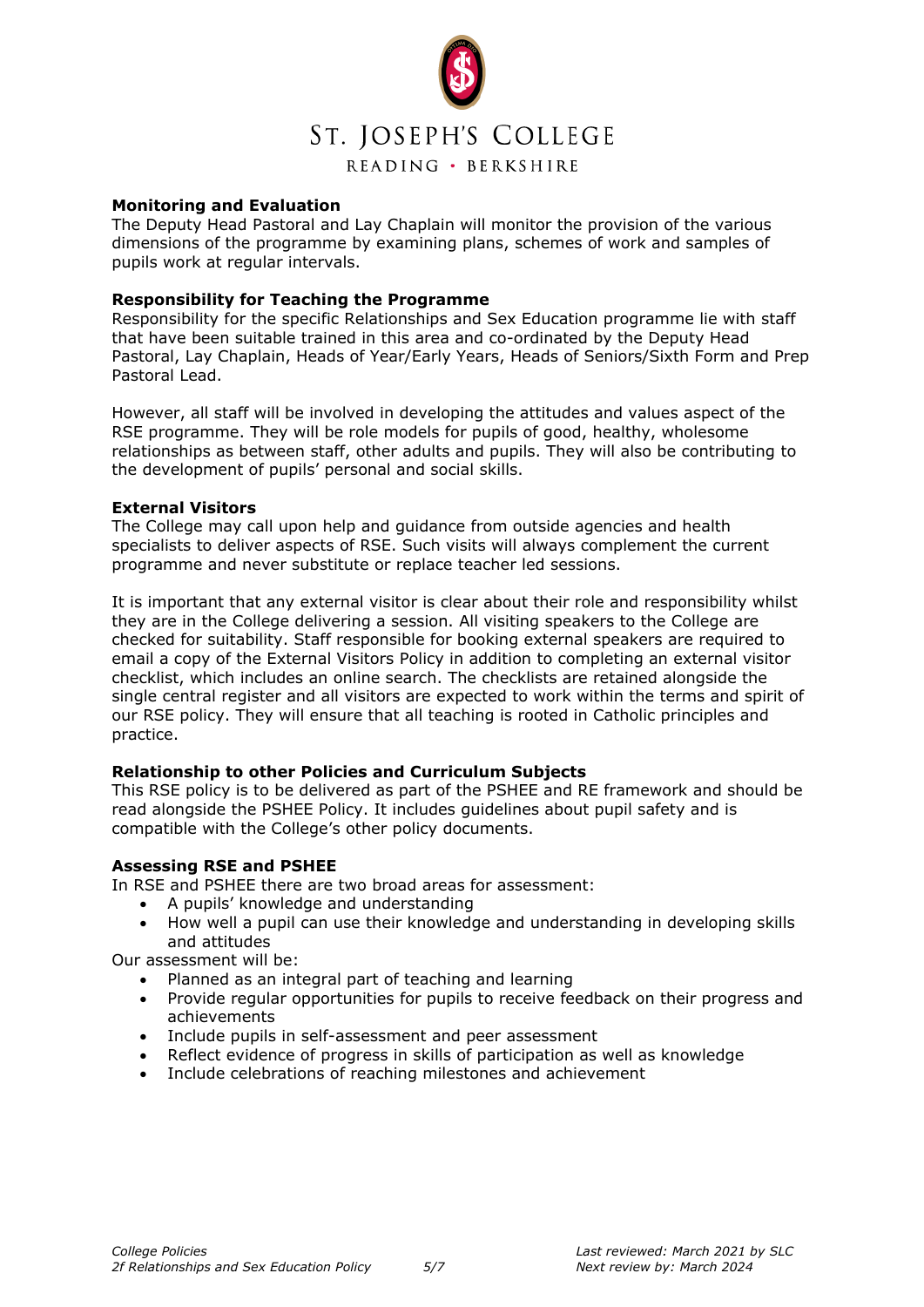

#### **Children's Questions**

The College wants to promote a healthy, positive atmosphere in which RSE can take place. We want to ensure that pupils can ask questions freely, be confident that their questions will be answered, and be sure that they will be free from bullying or harassment from other children and young people.

#### **Controversial or Sensitive issues**

There will always be sensitive or controversial issues in the field of RSE. These may be matter of maturity, of personal involvement or experience of children, of disagreement with the official teaching of the Church, of illegal activity or other doubtful, dubious or harmful activity. The governors believe that children are best educated, protected from harm and exploitation by discussing such issues openly within the context of the RSE programme. The use of ground rules, negotiated between teachers and pupils, will help to create a supportive climate for discussion. Some questions may raise issues, which it would not be appropriate for teachers to answer during ordinary class time, e.g. where a child or young person's questions hints at abuse, is deliberately tendentious or is of a personal nature. These issues will be followed up appropriately and sensitively outside of the classroom context in consultation with the Designated Safeguarding Lead if appropriate.

#### **Supporting Children and Young People who are at Risk**

Children will also need to feel safe and secure in the environment in which RSE takes place. Effective RSE will provide opportunities for discussion of what is and is not appropriate in relationships. Such discussion may well lead to disclosure of a safeguarding issue. Teachers will need to be aware of the needs of their pupils and not let any fears and worries go unnoticed. Where a teacher suspects that a child or young person is a victim of or is at risk of abuse, they are required to follow the College's Safeguarding Policy and immediately inform the Designated Safeguarding Lead.

#### **Confidentiality and Advice**

All governors, all teachers, all support staff, all parents and all pupils must be made aware of this policy, particularly as it relates to issues of advice and confidentiality. All lessons will have the best interests of pupils at heart, enabling them to grow in knowledge and understanding of relationships and sex, developing appropriate personal and social skills and becoming appreciative of the values and attitudes, which underpin the Christian understanding of what it means to be fully human.

Pupils will be encouraged to talk to their parents/guardians about the issues which are discussed in the programme. Teachers will always help pupils facing personal difficulties, in line with the Colleges pastoral support systems. Teachers should explain to pupils that they cannot offer unconditional confidentiality, in matters which are illegal or abusive for instance. Teachers will explain that in such circumstances they would have to inform the Designated Safeguarding Lead but that the pupils would always be informed first that such action was going to be taken.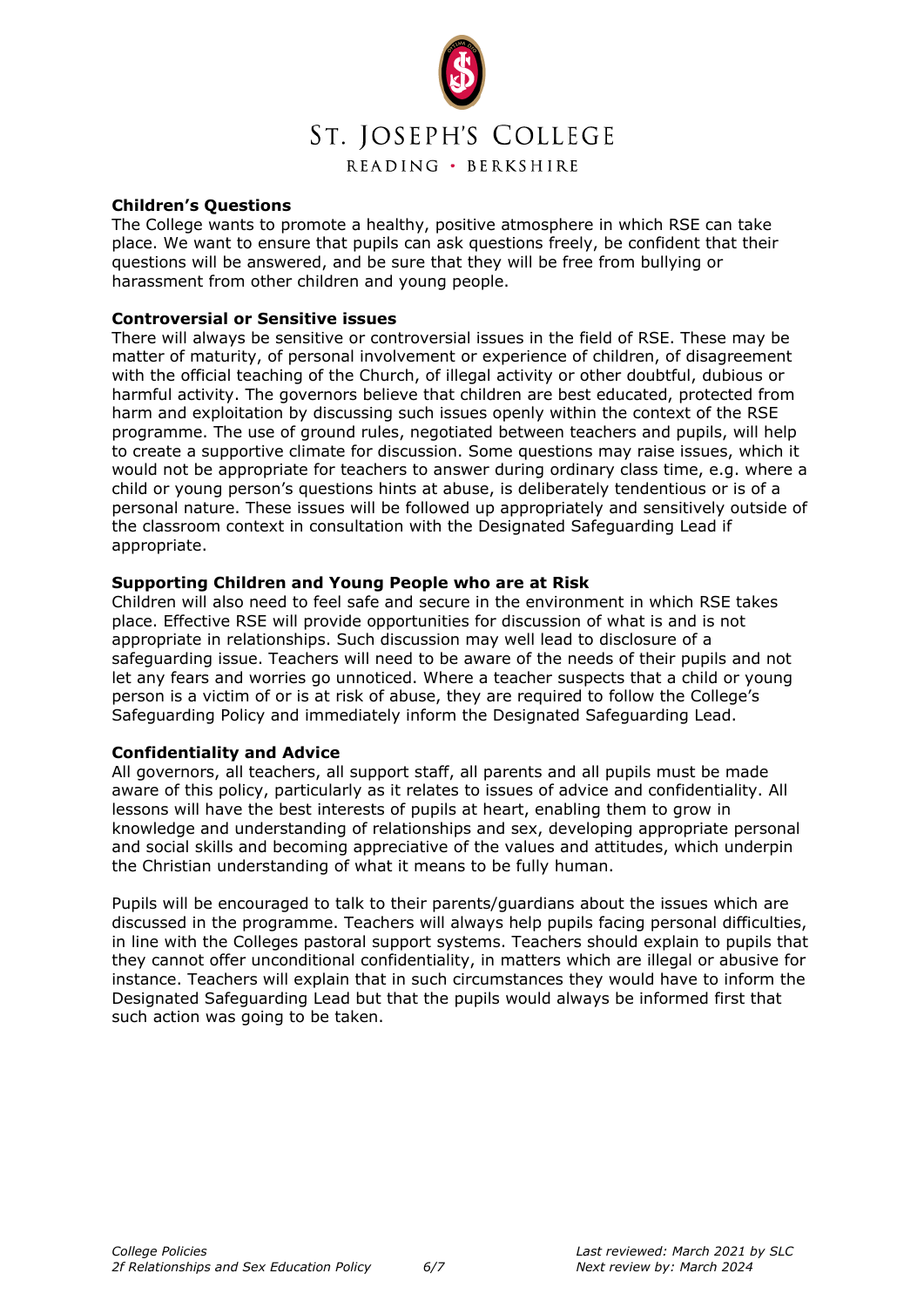

## **Annex A – Key Documents**

The Department for Education Guidance can be found here: [https://www.gov.uk/government/publications/relationships-education-relationships-and](https://www.gov.uk/government/publications/relationships-education-relationships-and-sex-education-rse-and-health-education)[sex-education-rse-and-health-education](https://www.gov.uk/government/publications/relationships-education-relationships-and-sex-education-rse-and-health-education)

Further information on the TenTen Resources programme for RSE can be found here: <https://www.tentenresources.co.uk/>

The College PSHEE Whole School Overview and PSHEE Policy can be found here: <https://www.sjcr.org.uk/434/information/parent-handbook-and-policies>

Information from the Catholic Education Service can be found here: <https://www.catholiceducation.org.uk/schools/relationship-sex-education>

### **Annex B – RSE through the Religious Studies and Science Curriculum**

Will be updated once information received from these departments.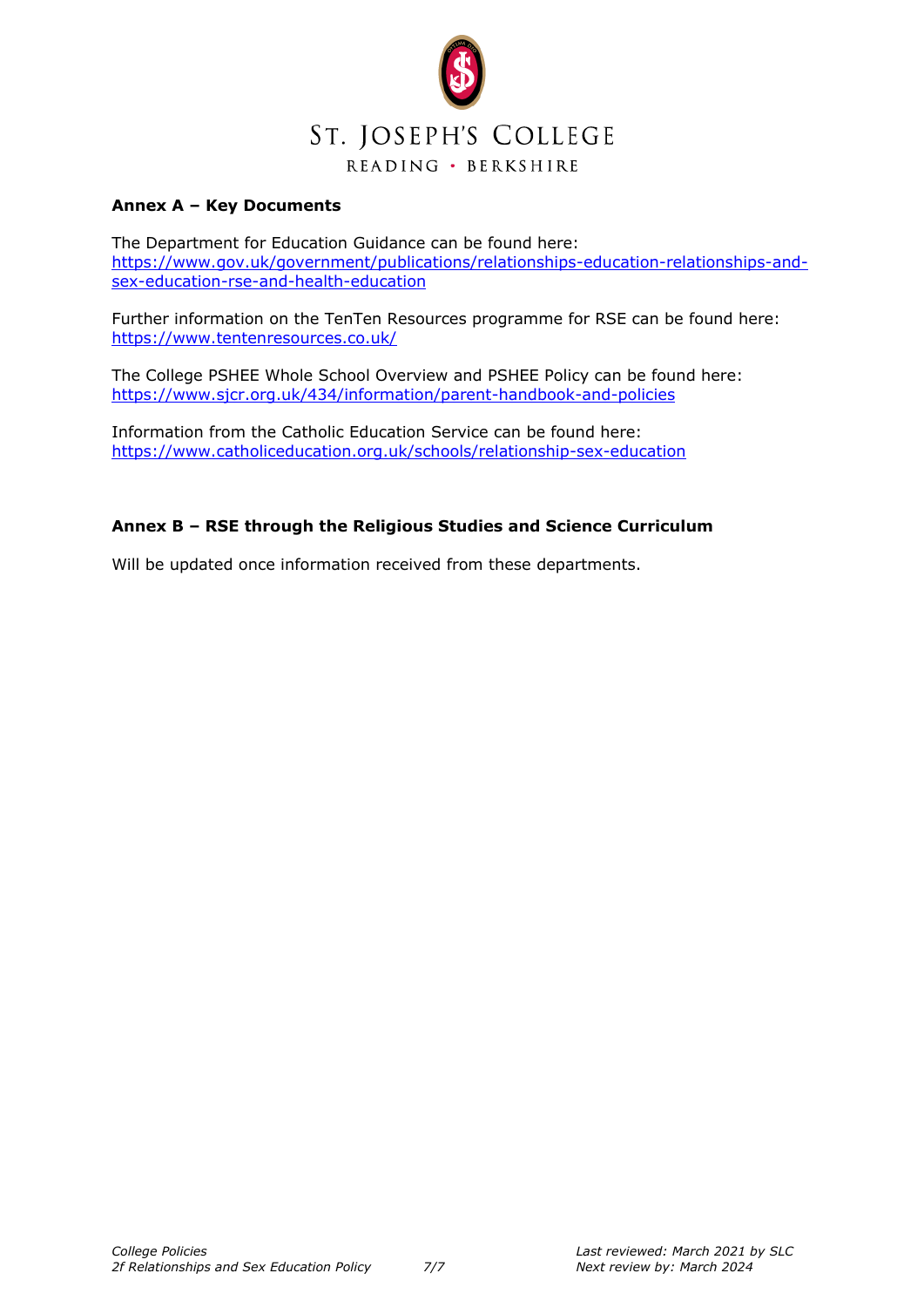

## **SJCR PSHEE Curriculum Overview**

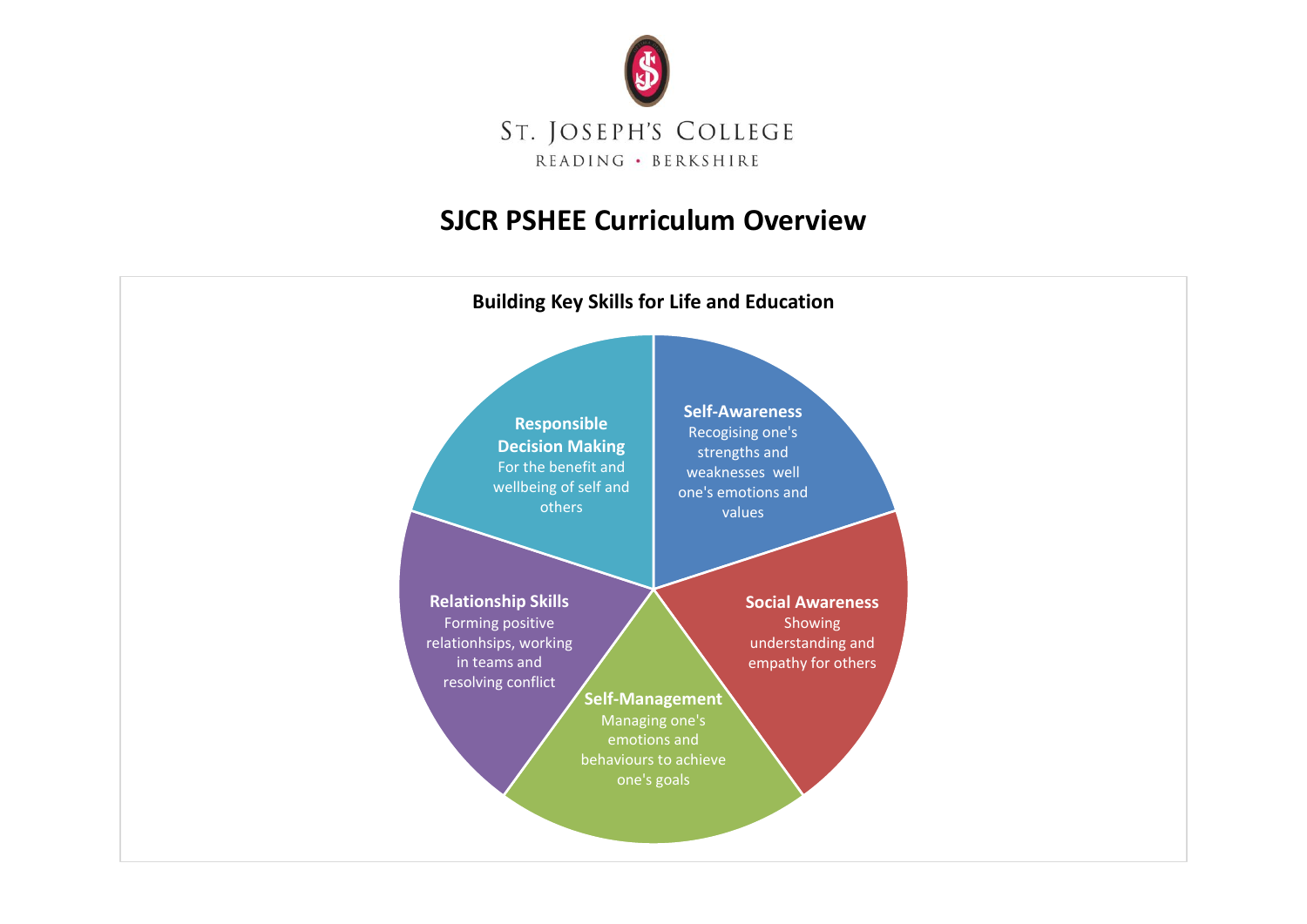# **Senior School Overview (September 2021)**

#### \* Taught in Religious Studies

#### \* E-Safety

#### \* Taught through Biology

|         | <b>Living in the Wider World</b>                                                                                                                                                                                                                                                                                                                                                                                                                                                                                                                                                                                                                                                                                                                                                                                                                                                                                                                                                                                                                                                                                                                                                                                                                                                                      | <b>Academic School Life</b>                                                                                                                                                            | <b>Careers and Higher Education</b>                                                                                                                                                                                                                                                                                                                                                                                                                                           | <b>Relationships and Sex Education</b>                                                                                                                                                                                                                                                                                                                                                                                                                                                                       | <b>Health and Wellbeing</b>                                                                                                                                                                                                                                                                                                                                                                                                                                                                                                                                                                                                                                                                                                                                                                                                                                      |
|---------|-------------------------------------------------------------------------------------------------------------------------------------------------------------------------------------------------------------------------------------------------------------------------------------------------------------------------------------------------------------------------------------------------------------------------------------------------------------------------------------------------------------------------------------------------------------------------------------------------------------------------------------------------------------------------------------------------------------------------------------------------------------------------------------------------------------------------------------------------------------------------------------------------------------------------------------------------------------------------------------------------------------------------------------------------------------------------------------------------------------------------------------------------------------------------------------------------------------------------------------------------------------------------------------------------------|----------------------------------------------------------------------------------------------------------------------------------------------------------------------------------------|-------------------------------------------------------------------------------------------------------------------------------------------------------------------------------------------------------------------------------------------------------------------------------------------------------------------------------------------------------------------------------------------------------------------------------------------------------------------------------|--------------------------------------------------------------------------------------------------------------------------------------------------------------------------------------------------------------------------------------------------------------------------------------------------------------------------------------------------------------------------------------------------------------------------------------------------------------------------------------------------------------|------------------------------------------------------------------------------------------------------------------------------------------------------------------------------------------------------------------------------------------------------------------------------------------------------------------------------------------------------------------------------------------------------------------------------------------------------------------------------------------------------------------------------------------------------------------------------------------------------------------------------------------------------------------------------------------------------------------------------------------------------------------------------------------------------------------------------------------------------------------|
| Year 13 | <b>Worldwide Values (FBV):</b><br>respecting equality and being a<br>productive member of a diverse<br>community<br>being active citizens and participants<br>in a local and national economy<br><b>Digital Content:</b><br>appreciating media propaganda and<br>manipulation, influence of social<br>media on world views<br>Think critically before sharing<br>information<br><b>Financial Decision Making:</b><br>plan expenditure and budget for<br>$\bullet$<br>changes in circumstances (e.g. when<br>moving out or going to university)<br>evaluate saving options<br>financial contracts including, mobile<br>phone services and renting items and<br>accommodation; how to identify<br>appropriate advice<br>evaluate the risks in different<br>$\bullet$<br>financial ventures including illegal<br>schemes e.g. illegal money transfers<br><b>Staying Safe:</b><br>managing transitional life phases,<br>independent living<br>Identify and access help, advice and<br>support in new locations, situations<br>and communities<br>Travel safety, such as cycle safety,<br>young driver safety, passenger safety,<br>using licensed taxis and getting home<br>safely<br>legal rights and responsibilities when<br>travelling abroad, including passport,<br>visa and insurance requirements | Exam Timetables/tutor mentoring<br>Elevate Programme<br>Teaching and Learning; School Vs<br>University life (less direction and<br>feedback; self-motivation and more<br>independence) | <b>Brand you:</b><br><b>Personal Statement</b><br>$\bullet$<br><b>UCAS Application</b><br>$\bullet$<br>BridgeU - University and UCAS<br>$\bullet$<br>support<br>$\bullet$<br>Options after A-levels/<br>Apprenticeships/Studying<br>abroad/Gap Years<br><b>Employability skills:</b><br>Mock interviews<br>Labour market:<br>implications of the global market for<br>future choices in education and<br>employment<br>career possibilities in global<br>$\bullet$<br>economy | RSE follows the Ten Ten Theatre programme. Year 13<br>cover Advanced 11 for academic year 2021/22.<br>https://www.tentenresources.co.uk/<br>And<br>Year 12 Cinema-in-Education:<br>Common Room is about managing the opportunities that<br>come with increased freedom. It's about discerning our<br>way in the world and makes us think about the value of<br>friendship and guidance from others. The sessions deal<br>with issues concerning drugs, alcohol, relationships,<br>work, success and failure. | <b>Mental Health:</b><br>common mental health issues such as<br>$\bullet$<br>anxiety, depression, eating disorders, self-<br>harm and compulsive behaviours<br>accessing appropriate support for self and<br>others<br><b>Physical Health:</b><br>$\bullet$<br>register with and access health services in<br>new locations<br>$\bullet$<br>recognise illnesses that particularly affect<br>young adults, such as meningitis and<br>'freshers' flu'<br><b>Informed Lifestyle Choices:</b><br>$\bullet$<br>understand the issues and considerations<br>relating to body enhancement or alteration,<br>including long-term consequences<br>maintain a healthy diet, especially on a<br>$\bullet$<br>budget<br>effects of alcohol/drugs on decision making<br>$\bullet$<br>and personal safety, including looking out<br>for friends, safe travel and drink-spiking |
| Year 12 | Worldwide Values (FBV):<br>when and how to report or access<br>help for themselves or others in<br>relation to extremism and<br>radicalisation<br>Democracy in Debate - Rule of Law                                                                                                                                                                                                                                                                                                                                                                                                                                                                                                                                                                                                                                                                                                                                                                                                                                                                                                                                                                                                                                                                                                                   | <b>ALIS Testing</b><br>Prefect applications<br>Exam Timetables/tutor mentoring                                                                                                         | Brand you:<br>$\bullet$<br>Choosing the right course and<br>applying for university<br><b>COA Centigrade Testing</b><br>$\bullet$<br>Personal statement<br>$\bullet$<br>$\bullet$<br>BridgeU-University and UCAS                                                                                                                                                                                                                                                              | RSE follows the Ten Ten Theatre programme. Year 12<br>cover Advanced 10 for academic year 2021/22.<br>https://www.tentenresources.co.uk/                                                                                                                                                                                                                                                                                                                                                                     | <b>Mental Health:</b><br>$\bullet$<br>maintaining positive mental health,<br>including managing stress and anxiety<br>recognising signs of change in mental<br>$\bullet$<br>health and wellbeing                                                                                                                                                                                                                                                                                                                                                                                                                                                                                                                                                                                                                                                                 |
|         | <b>Digital Content:</b>                                                                                                                                                                                                                                                                                                                                                                                                                                                                                                                                                                                                                                                                                                                                                                                                                                                                                                                                                                                                                                                                                                                                                                                                                                                                               |                                                                                                                                                                                        | support                                                                                                                                                                                                                                                                                                                                                                                                                                                                       |                                                                                                                                                                                                                                                                                                                                                                                                                                                                                                              | <b>Physical Health:</b>                                                                                                                                                                                                                                                                                                                                                                                                                                                                                                                                                                                                                                                                                                                                                                                                                                          |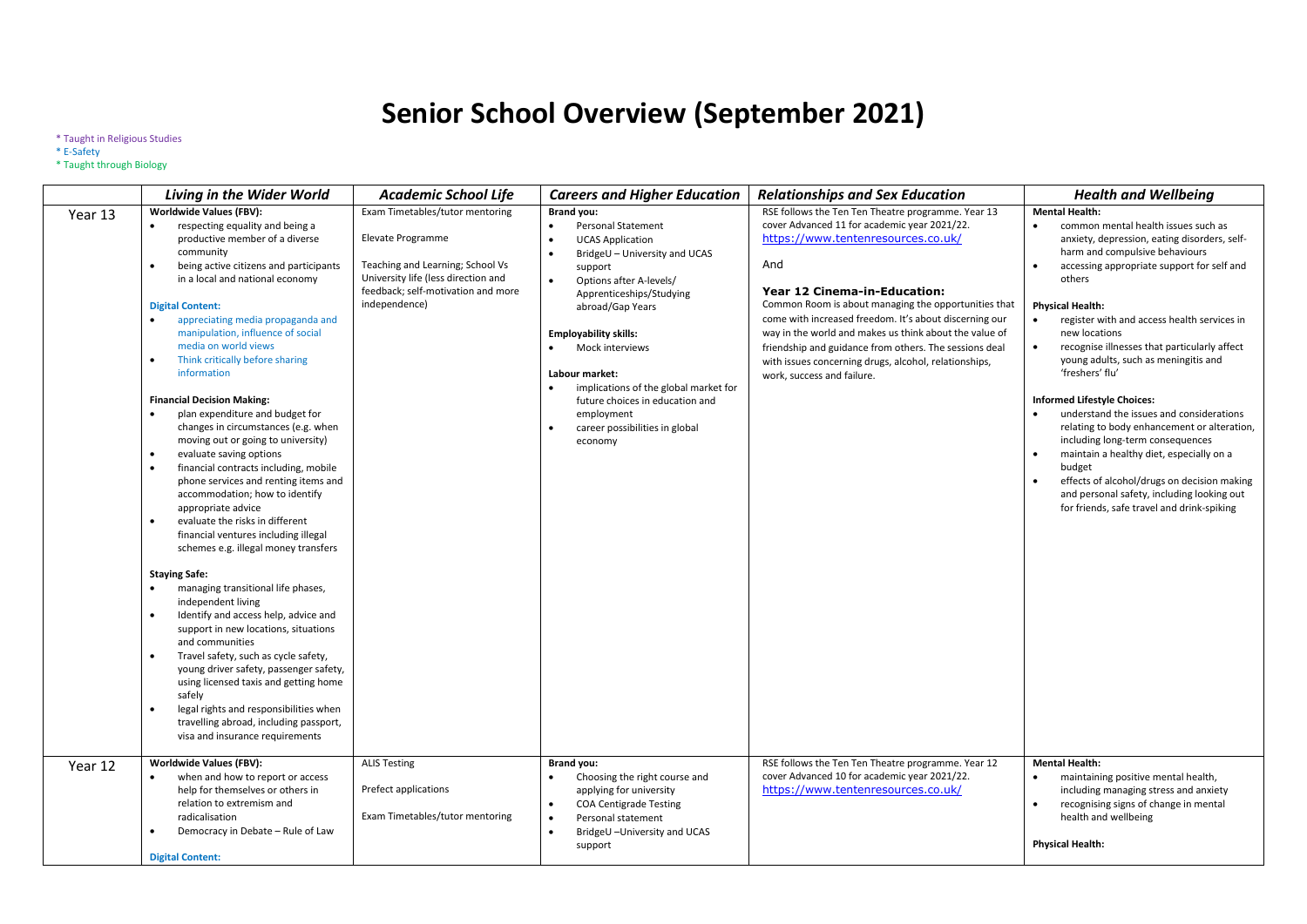|         | Living in the Wider World                                                                                                                                                                                                                                                                                                                                                                                                                                                                                                                                                                                                                                                                                                                                                                                                                                                                                                               | <b>Academic School Life</b>                                                                                                     | <b>Careers and Higher Education</b>                                                                                                                                                                                                                                                                                                                                                                                                                                                                                                                                                                                                                                                                                                                                                                                                                                                                                                                                                                                                                        | <b>Relationships and Sex Education</b>                                                                                                                                                                                                                                                                                                                                                                                                                                                                                                                                                                                                                                                                                                                                                                       | <b>Health and Wellbeing</b>                                                                                                                                                                                                                                                                                                                                                                                                                                                                                                                            |
|---------|-----------------------------------------------------------------------------------------------------------------------------------------------------------------------------------------------------------------------------------------------------------------------------------------------------------------------------------------------------------------------------------------------------------------------------------------------------------------------------------------------------------------------------------------------------------------------------------------------------------------------------------------------------------------------------------------------------------------------------------------------------------------------------------------------------------------------------------------------------------------------------------------------------------------------------------------|---------------------------------------------------------------------------------------------------------------------------------|------------------------------------------------------------------------------------------------------------------------------------------------------------------------------------------------------------------------------------------------------------------------------------------------------------------------------------------------------------------------------------------------------------------------------------------------------------------------------------------------------------------------------------------------------------------------------------------------------------------------------------------------------------------------------------------------------------------------------------------------------------------------------------------------------------------------------------------------------------------------------------------------------------------------------------------------------------------------------------------------------------------------------------------------------------|--------------------------------------------------------------------------------------------------------------------------------------------------------------------------------------------------------------------------------------------------------------------------------------------------------------------------------------------------------------------------------------------------------------------------------------------------------------------------------------------------------------------------------------------------------------------------------------------------------------------------------------------------------------------------------------------------------------------------------------------------------------------------------------------------------------|--------------------------------------------------------------------------------------------------------------------------------------------------------------------------------------------------------------------------------------------------------------------------------------------------------------------------------------------------------------------------------------------------------------------------------------------------------------------------------------------------------------------------------------------------------|
|         | Protecting privacy, online presence<br>building and maintaining a positive<br>personal reputation<br>awareness of how microphones and<br>cameras on devices can be activated<br>without their knowledge<br>effectively challenge online content<br>that adversely affects their personal<br>or professional reputation<br><b>Financial Decision Making:</b><br>evaluate the potential gains and risks<br>of different debt arrangements and<br>repayment implications<br><b>Staying Safe:</b><br>Safe Drive Stay Alive Prep - (Drive<br>safe course at the Hexagon)<br>Identify and manage risks to personal<br>safety in a wide range of contexts<br>(Inc. online)<br>perform first aid and evaluate when<br>to summon emergency services,<br>irrespective of any potential legal<br>implications, for example, when the<br>situation involves alcohol, drugs,<br>gangs or violent crime<br>Safe guarding training - Peer<br>Mentoring | Study Skills - planning, presentation,<br>research, referencing, ethics - EPQ<br>preparation<br>Elevate Programme               | <b>Employability skills:</b><br>Setting realistic yet ambitious career<br>$\bullet$<br>and life goals, matched to personal<br>values, interests, strengths and skills<br>identify and evidence strengths and<br>skills when applying and interviewing<br>for future roles and opportunities<br>producing concise and compelling<br>curriculum vitae and preparing<br>effectively for interviews<br>Time management - Coping with<br>school work and a job?<br>Labour market:<br>rights and responsibilities as<br>$\bullet$<br>students in casual, part-time jobs,<br>including in the 'gig economy'<br>professional conduct in different<br>workplaces including following<br>health and safety protocols<br>workplace confidentiality, security<br>and data protection (Inc.<br>cybersecurity)<br>workplace bullying and harassment<br>in all its forms and ways to seek or<br>provide support to resolve the<br>situation<br>role of trade unions and professional<br>$\bullet$<br>organisations; when and how to<br>constructively challenge workplace |                                                                                                                                                                                                                                                                                                                                                                                                                                                                                                                                                                                                                                                                                                                                                                                                              | taking responsibility for monitoring<br>personal health, including sun safety, breast<br>awareness and self-examination, testicular<br>self-examination and cervical screening<br>access reliable sources of information and<br>evaluate media messages about health<br><b>Informed Lifestyle Choices:</b><br>maintain work-life balance, importance of<br>continuing with regular exercise and sleep,<br>and balancing time online<br>manage alcohol and drug use in relation to<br>immediate and long-term health<br>Alzheimer's/Dementia (Lakeside) |
| Year 11 | Worldwide Values (FBV):<br>society, rights and<br>responsibilities<br>Immigration, asylum and<br>refugees<br>mock election<br>recognising the shared<br>responsibly to protect the<br>community from violent<br>extremism<br>responding to/reporting<br>issues that cause anxiety and<br>concern<br><b>Digital content:</b><br>use of data to influence<br>decisions<br>targeted advertising<br>strategies to manage<br><b>Financial Decision Making:</b><br>recognise range of influences<br>on financial decisions and<br>manage risks<br>understanding a payslip:<br>salary deductions including<br>taxation, national insurance<br>and pensions                                                                                                                                                                                                                                                                                     | Elevate programme<br>Transition to A Levels<br>Mocks and revision for GCSEs<br>Target Setting for Sixth Form<br>A-level Options | behaviours<br><b>Brand you:</b><br>consolidating previous<br>learning and challenging<br>students to 'sell' their<br>personal brand<br>individual interviews (SV)<br><b>Employability skills:</b><br>time management self-<br>$\bullet$<br>organisation, presentation,<br>project planning, team<br>working<br>networking and managing<br>online presence (LinkedIn,<br>Twitter)<br>Labour market:<br>explore different models of<br>contractual terms: self-<br>employment, full time, part<br>time and zero hours<br>changing patterns of<br>$\bullet$<br>employment, different types<br>of business and their<br>organisation and finance<br>local, national and<br>$\bullet$<br>international employment<br>opportunities                                                                                                                                                                                                                                                                                                                              | RSE follows the Ten Ten Theatre programme. Year 11<br>cover Advanced 11.<br>https://www.tentenresources.co.uk/<br><b>Religious Understanding:</b><br>explore the deeper meaning of 'respect':<br>to see the whole person<br>Personhood and the innate dignity that<br>comes with being a human created by<br>God<br>God loves us and wants the best for us<br>and yet respects our freedom<br>develop a deeper awareness of how to<br>form one's own<br>conscience<br>My Body:<br>testicular and breast self-examination, as<br>well as attending smear and prostate<br>checks<br>examine the importance of fitness for<br>physical and emotional well-being,<br>nutrition, self-discipline, moderation<br>effects of drugs and alcohol on the body<br>$\bullet$<br>and mind<br><b>Emotional Well-Being:</b> | <b>Mental Health:</b><br>coping with stress: how to look<br>$\bullet$<br>after yourself during your GCSE<br>examinations<br>maintaining emotional wellbeing:<br>relaxation and meditation sessions,<br>mental fitness (JDP/DB)<br><b>Physical Health:</b><br><b>CPR</b><br>$\bullet$<br><b>Informed Lifestyles Choices:</b><br>Drugs and Consequences (Shaun<br>Atwood): Personal safety, future<br>career, relationships and future<br>lifestyles<br>Euthanasia                                                                                       |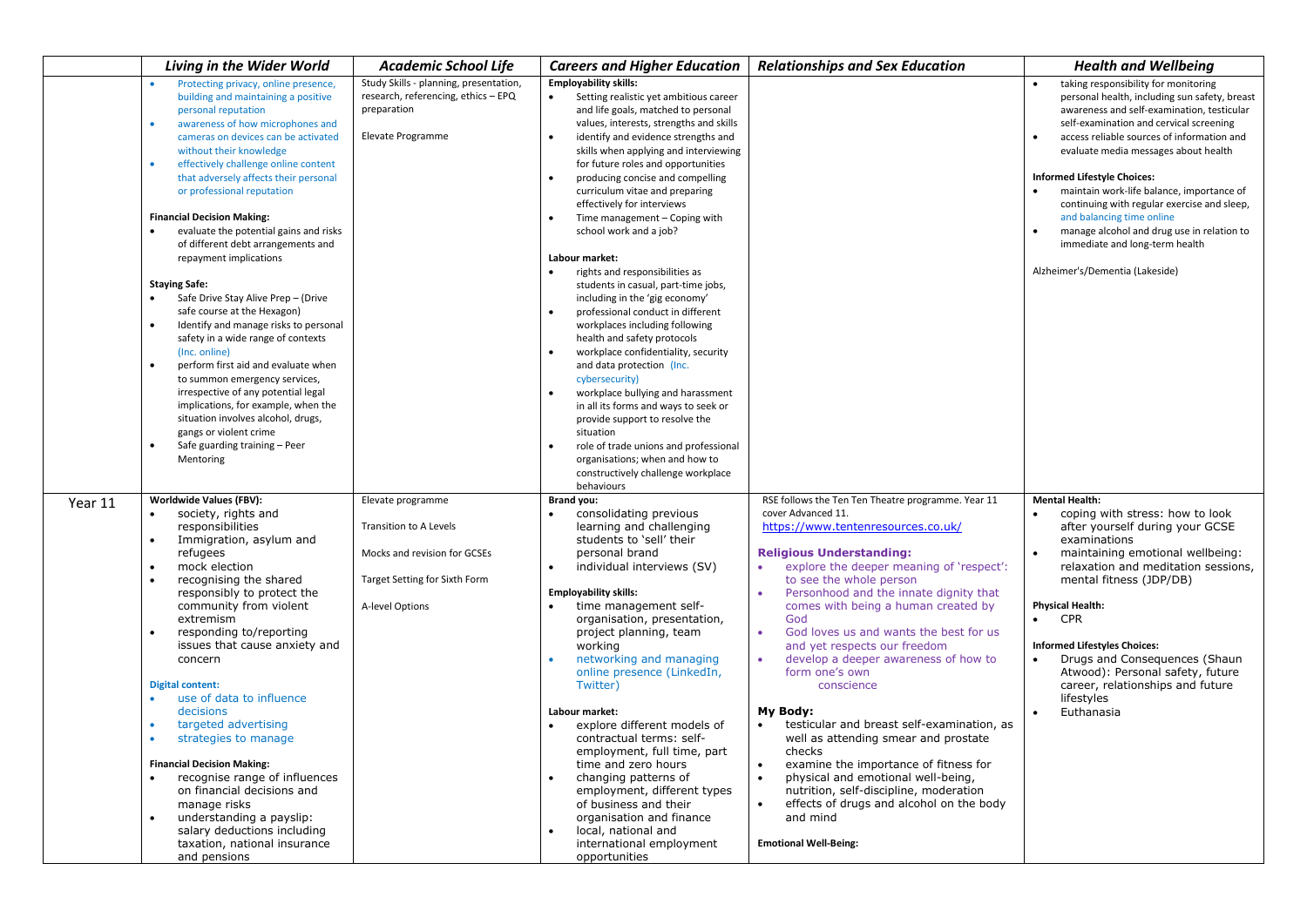|         | <b>Living in the Wider World</b>                                                                                                                                                                                                                                                                                                                                                                                                                                                                                                                                                                                                     | Academic School Life                                                                                                                                                                                                                                                                          | <b>Careers and Higher Education</b>                                                                                                                                                                                                                                                                                                                                                                                                                                                                                                                                                                                                           | <b>Relationships and Sex Education</b>                                                                                                                                                                                                                                                                                                                                                                                                                                                                                                                                                           | <b>Health and Wellbeing</b>                                                                                                                                                                                                                                                                                                                                                                                                                                                                                                                                                                                                                      |
|---------|--------------------------------------------------------------------------------------------------------------------------------------------------------------------------------------------------------------------------------------------------------------------------------------------------------------------------------------------------------------------------------------------------------------------------------------------------------------------------------------------------------------------------------------------------------------------------------------------------------------------------------------|-----------------------------------------------------------------------------------------------------------------------------------------------------------------------------------------------------------------------------------------------------------------------------------------------|-----------------------------------------------------------------------------------------------------------------------------------------------------------------------------------------------------------------------------------------------------------------------------------------------------------------------------------------------------------------------------------------------------------------------------------------------------------------------------------------------------------------------------------------------------------------------------------------------------------------------------------------------|--------------------------------------------------------------------------------------------------------------------------------------------------------------------------------------------------------------------------------------------------------------------------------------------------------------------------------------------------------------------------------------------------------------------------------------------------------------------------------------------------------------------------------------------------------------------------------------------------|--------------------------------------------------------------------------------------------------------------------------------------------------------------------------------------------------------------------------------------------------------------------------------------------------------------------------------------------------------------------------------------------------------------------------------------------------------------------------------------------------------------------------------------------------------------------------------------------------------------------------------------------------|
|         | <b>Staying Safe:</b><br>influence of industries and<br>advertising on harmful<br>behaviours                                                                                                                                                                                                                                                                                                                                                                                                                                                                                                                                          |                                                                                                                                                                                                                                                                                               |                                                                                                                                                                                                                                                                                                                                                                                                                                                                                                                                                                                                                                               | strategies for maintaining positive mental<br>health and well-being<br>explore what happens when things go<br>wrong, including the negative effects of<br>pressure, stress, anxiety, depression,<br>self-harm and suicidal thoughts<br>develop resilience through gratitude                                                                                                                                                                                                                                                                                                                      |                                                                                                                                                                                                                                                                                                                                                                                                                                                                                                                                                                                                                                                  |
|         |                                                                                                                                                                                                                                                                                                                                                                                                                                                                                                                                                                                                                                      |                                                                                                                                                                                                                                                                                               |                                                                                                                                                                                                                                                                                                                                                                                                                                                                                                                                                                                                                                               | Life Cycles:<br>develop a deeper appreciation of the gift<br>of fertility<br>'Natural Family Planning', and how this<br>differs from other forms of contraception<br>and abstinence<br>fertility levels can vary in different<br>people, can be damaged by some<br>sexually transmitted infections and<br>decreases with age                                                                                                                                                                                                                                                                     |                                                                                                                                                                                                                                                                                                                                                                                                                                                                                                                                                                                                                                                  |
|         |                                                                                                                                                                                                                                                                                                                                                                                                                                                                                                                                                                                                                                      |                                                                                                                                                                                                                                                                                               |                                                                                                                                                                                                                                                                                                                                                                                                                                                                                                                                                                                                                                               | <b>Personal Relationships:</b><br>develop a deeper understanding of how<br>to cultivate healthy relationships<br>learn from other's experiences of<br>abstinence, marriage and commitment<br>explore consent, pornography, unwanted<br>sexual attention, respect and tolerance                                                                                                                                                                                                                                                                                                                   |                                                                                                                                                                                                                                                                                                                                                                                                                                                                                                                                                                                                                                                  |
|         |                                                                                                                                                                                                                                                                                                                                                                                                                                                                                                                                                                                                                                      |                                                                                                                                                                                                                                                                                               |                                                                                                                                                                                                                                                                                                                                                                                                                                                                                                                                                                                                                                               | <b>Keeping Safe:</b><br>how STI's and HIV/AIDS are transmitted<br>and how to avoid them, where to seek<br>medical or impartial advice<br>legal and emotional effects of rape on<br>both victim and perpetrator, including<br>gender double standards and victim-<br>blaming                                                                                                                                                                                                                                                                                                                      |                                                                                                                                                                                                                                                                                                                                                                                                                                                                                                                                                                                                                                                  |
|         |                                                                                                                                                                                                                                                                                                                                                                                                                                                                                                                                                                                                                                      |                                                                                                                                                                                                                                                                                               |                                                                                                                                                                                                                                                                                                                                                                                                                                                                                                                                                                                                                                               | Wider World:<br>• Awaiting Ten Ten Update                                                                                                                                                                                                                                                                                                                                                                                                                                                                                                                                                        |                                                                                                                                                                                                                                                                                                                                                                                                                                                                                                                                                                                                                                                  |
| Year 10 | <b>Worldwide Values (FBV):</b><br>Legal system - Mock Trial<br><b>Election System</b><br>$\bullet$<br>Recognising extremism and<br>$\bullet$<br>recruitment in all forms including<br>religious, racist, political and cults<br>(Inc. shame, honour based violence,<br>forced marriage and FGM)<br>Accessing support for yourself and<br>$\bullet$<br>others<br><b>Digital content:</b><br>opportunities to engage<br>responsibly with a wide variety<br>of views<br>recognise how social media<br>$\bullet$<br>can distort situations and<br>manipulate readers<br>critically assess bias, reliability<br>$\bullet$<br>and accuracy | <b>Yellis Testing</b><br>Exam timetables<br>Revision guides, target setting,<br>prioritising and planning<br>Target Setting for Year 11<br>Elevate Programme<br>Resilience: differentiating between<br>helpful feedback and unhelpful<br>criticism. Effective use of constructive<br>feedback | <b>Brand You:</b><br>understanding what makes a<br>$\bullet$<br>successful job application and how<br>to sell yourself at interview<br>develop career identity<br>$\bullet$<br>$\bullet$<br>build extracurricular portfolio to<br>maximise employment and further<br>education opportunities<br><b>Work Experience:</b><br>Finalise placement<br>$\bullet$<br>$\bullet$<br>Preplacement workshop<br>$\bullet$<br>Enrichment week placement<br><b>Employability skills:</b><br>strengths, interests, skills and<br>qualities are changing in relation to<br>future employability<br>impact of personal social media on<br>career opportunities | RSE follows the Ten Ten Theatre programme. Year 10<br>cover Advanced 10.<br>https://www.tentenresources.co.uk/<br><b>Religious Understanding:</b><br>Virtue of chastity and how training in<br>self-control leads to authentic freedom<br>Appreciation of sensual pleasure as a gift<br>from God<br>My Body:<br>What might inhibit authentic freedom in<br>relation to our physical bodies<br>Challenge the notion of 'idealised' bodies<br>in the broadcast media and on social<br>media<br>Explore dignity and modesty in relation to<br>$\bullet$<br>the body<br><b>Emotional Well-Being:</b> | Mental Health (JDP/DB):<br>Explore stress, anxiety,<br>$\bullet$<br>depression, negative thinking and<br>triggers<br>management strategies/sources of<br>$\bullet$<br>help<br>recognising unhealthy coping<br>$\bullet$<br>strategies e.g. self-harm<br>Bi-Polar; Stephen Fry - the life of a<br>$\bullet$<br>Manic depressive (DVD)<br>Physical Health: (NHS Nurse/Doctor)<br>Responsibility for maintaining and<br>monitoring health<br>Cancer awareness and other<br>$\bullet$<br>illnesses: self-examinations,<br>seeking help (testicular and breast)<br><b>Informed Lifestyle Choices:</b><br>Social drug use, short and long<br>$\bullet$ |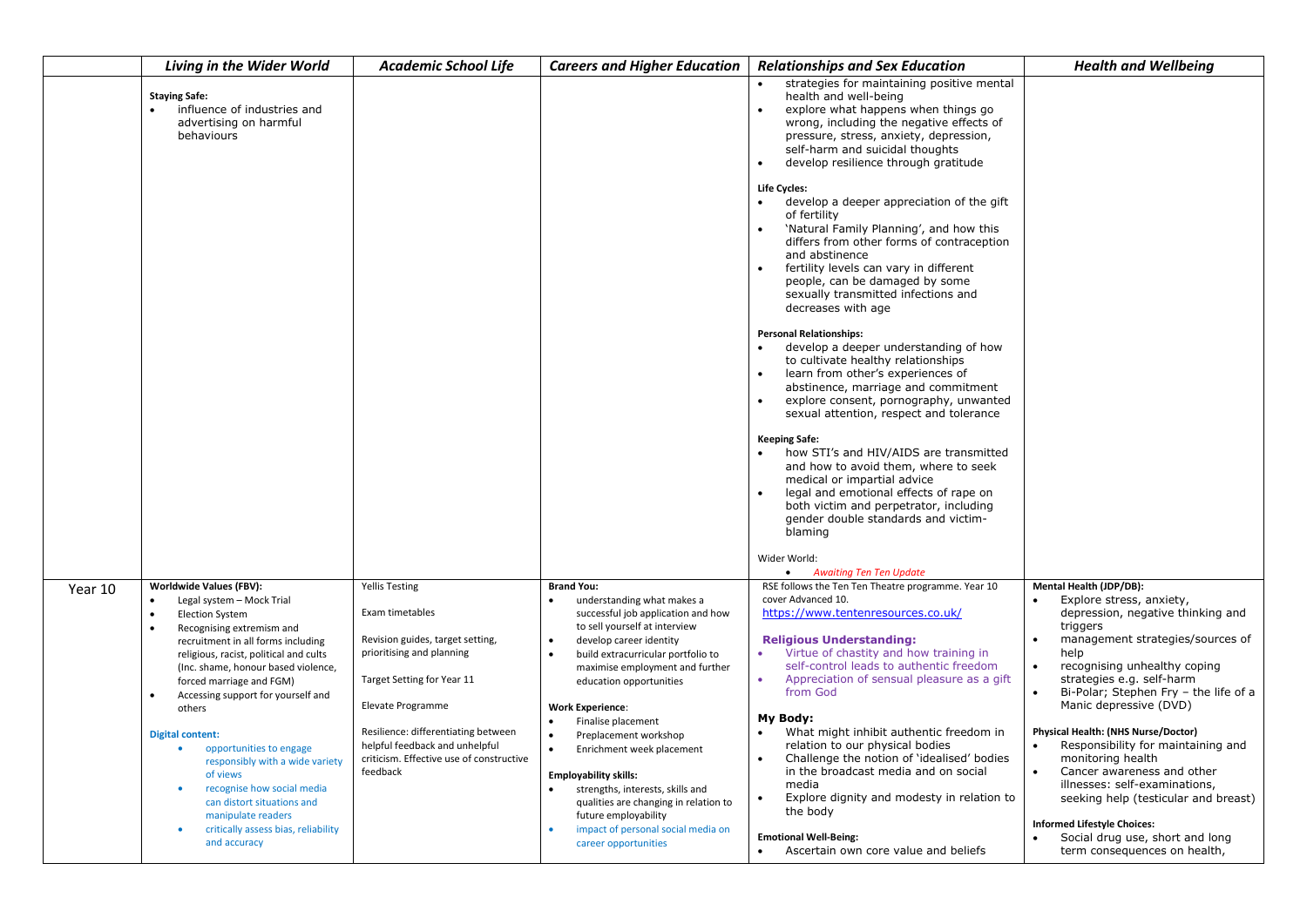|                                                | Living in the Wider World                                                                                                                                                                                                                           | <b>Academic School Life</b>                                                                                                                                                                                                 | <b>Careers and Higher Education</b>                                                                                                                                                                                                            | <b>Relationships and Sex Education</b>                                                                                                                                                                                                                                                                                                                                                                 | <b>Health and Wellbeing</b>                                                                                                                                                                                                                                                                                                                                                   |
|------------------------------------------------|-----------------------------------------------------------------------------------------------------------------------------------------------------------------------------------------------------------------------------------------------------|-----------------------------------------------------------------------------------------------------------------------------------------------------------------------------------------------------------------------------|------------------------------------------------------------------------------------------------------------------------------------------------------------------------------------------------------------------------------------------------|--------------------------------------------------------------------------------------------------------------------------------------------------------------------------------------------------------------------------------------------------------------------------------------------------------------------------------------------------------------------------------------------------------|-------------------------------------------------------------------------------------------------------------------------------------------------------------------------------------------------------------------------------------------------------------------------------------------------------------------------------------------------------------------------------|
| $\bullet$<br>$\bullet$<br><b>Staying Safe:</b> | <b>Financial decision-making:</b><br>Consumer rights<br>Gambling and related harms<br>Seeking appropriate support                                                                                                                                   |                                                                                                                                                                                                                             | <b>Labour Market:</b><br>Rights and responsibilities -<br>employers, workers and<br>unions<br>Challenging harassment and<br>discrimination (Inc. online)                                                                                       | Consider when it might be appropriate to<br>re-evaluate these<br>Learn how to develop respect for<br>themselves and others, regardless of<br>difference<br>Learn strategies for building self-esteem<br>$\bullet$<br>and self-confidence in healthy ways                                                                                                                                               | families and communities.<br>Including support.<br>Festival Safety and Preparation<br>$\bullet$<br>$\bullet$<br>Addiction (Games/pornography)                                                                                                                                                                                                                                 |
| $\bullet$<br>$\bullet$                         | Identifying risky and emergency<br>situations (Inc. online); Grooming,<br>Cybercrime, Violent crime and gangs<br>(County Lines)<br>Legal consequences<br>Seeking support                                                                            |                                                                                                                                                                                                                             |                                                                                                                                                                                                                                                | Life Cycles:<br>Revisit the stages of life from conception<br>$\bullet$<br>to birth.<br>Explore the consequences of an<br>unintended pregnancy<br>Learn where they can get support and<br>help<br>Learn about the current legal position on<br>abortion, the risks associated with it<br>Understand the Church's teaching about<br>abortion                                                            |                                                                                                                                                                                                                                                                                                                                                                               |
|                                                |                                                                                                                                                                                                                                                     |                                                                                                                                                                                                                             |                                                                                                                                                                                                                                                | <b>Personal Relationships:</b><br>Learn about the legal responsibilities of<br>parenthood, the role of marriage as the<br>basis for family life and its importance to<br>in bringing up children<br>Explore the difference between<br>sacramental marriage, civil marriage, civil<br>partnerships and other long-term<br>relationships<br>Consider the impact of divorce and<br>separation on children |                                                                                                                                                                                                                                                                                                                                                                               |
|                                                |                                                                                                                                                                                                                                                     |                                                                                                                                                                                                                             |                                                                                                                                                                                                                                                | <b>Keeping Safe:</b><br>Physical, emotional, domestic abuse and<br>neglect<br>Identify danger signs of abuse in<br>relationships and friendships<br>Explore issues around consent and abuse<br>relating to, pornography, and<br>inappropriate online content<br>Identify safe people and places<br>Learn strategies for dealing with<br>exploitation                                                   |                                                                                                                                                                                                                                                                                                                                                                               |
|                                                |                                                                                                                                                                                                                                                     |                                                                                                                                                                                                                             |                                                                                                                                                                                                                                                | Wider World:<br>Consider justice and discrimination<br>Make discerning judgements on matters<br>regarding religion, gender, sexuality,<br>euthanasia, consent, bodily autonomy,<br>FGM, etc.                                                                                                                                                                                                           |                                                                                                                                                                                                                                                                                                                                                                               |
| Year 9<br>$\bullet$<br>$\bullet$<br>$\bullet$  | <b>Worldwide Values (FBV):</b><br>Challenging prejudice, discrimination<br>and harassment in school, the<br>workplace and wider community<br>Diversity<br>Radicalisation: prevent duty, UK law<br>and consequences for<br>individuals/wider society | Target Setting for Year 10<br><b>GCSE Options talk:</b><br>Options available at the<br>$\bullet$<br>end of KS3<br>Sources of information,<br>$\bullet$<br>advice and support<br>Skills to manage decision<br>making process | Brand you:<br>Fast Tomato Psychometric<br>$\bullet$<br>questionnaire<br><b>Work Experience:</b><br>$\bullet$<br>Research, secure and take full<br>advantage of any opportunities for<br>work experience that are available.<br>(begin process) | RSE follows the Ten Ten Theatre programme. Year 9<br>cover Foundation 9-11.<br>https://www.tentenresources.co.uk/<br><b>Religious Understanding:</b><br>Consider desire to love and be loved<br>Gods plan for romantic love, sexual<br>attraction and intimacy                                                                                                                                         | Mental health (JDP/DB):<br>$\bullet$<br>Identifying warning signs: Eating Disorders,<br>body image and self-harm.<br>Acknowledging the impact of change and<br>$\bullet$<br>difficult experiences on mental health<br>Seeking support for self and others<br>$\bullet$<br>Promoting self-esteem, confidence, and<br>resilience including managing the<br>judgements of others |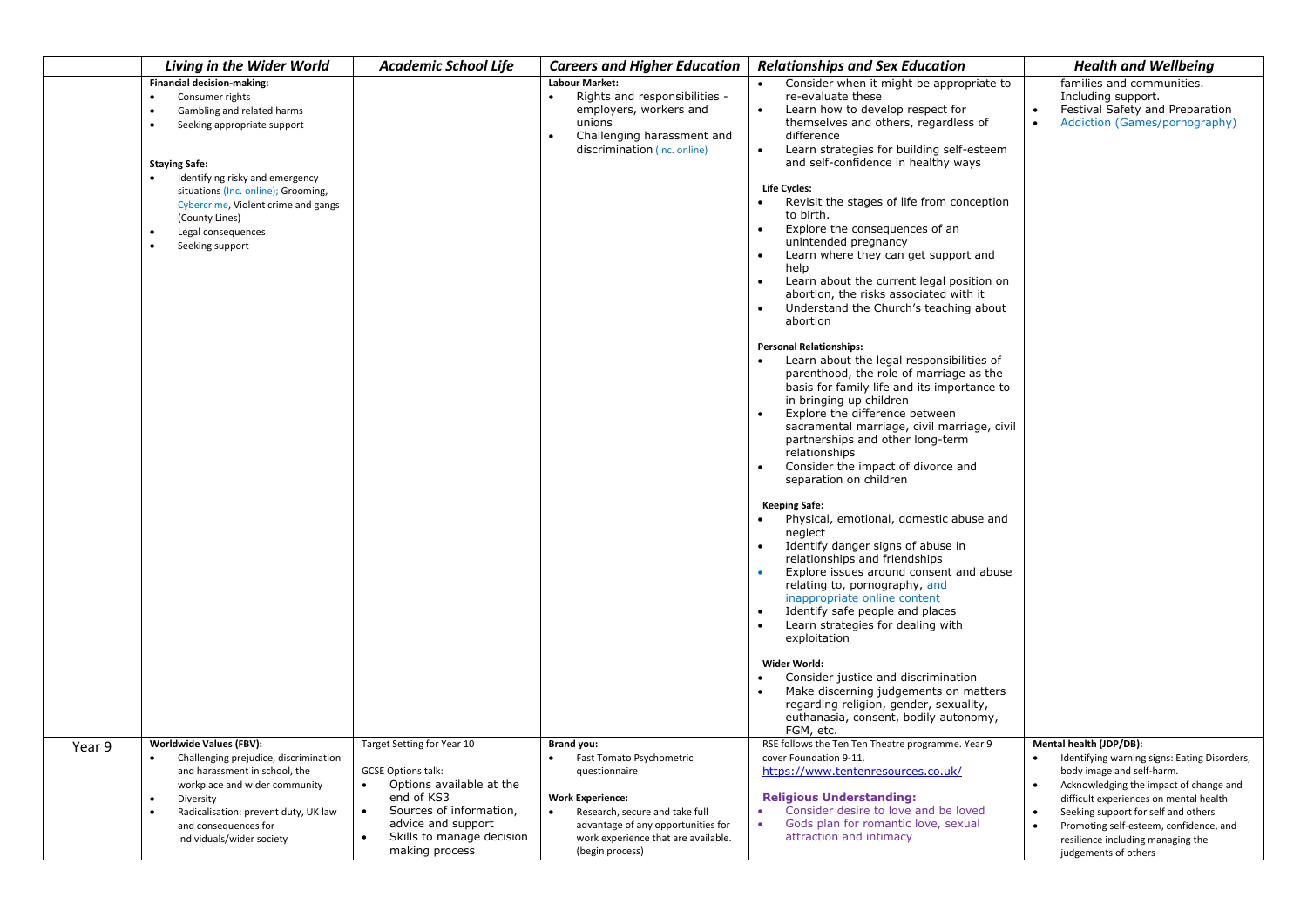|                     | Living in the Wider World                                                                                                                                                                                                                                                                                                                                                                                                                                                                                                                                                                                                                                                                                                                                                                                                                                          | <b>Academic School Life</b>                                                        | <b>Careers and Higher Education</b>                                                                                                                                                                                                                                                                                                                                         | <b>Relationships and Sex Education</b>                                                                                                                                                                                                                                                                                                                                                                                                                                                                                                                                                                                                                                                                                                                                                                                                                                                                                            | <b>Health and Wellbeing</b>                                                                                                                                                                                                                                                                                                                                                                                                                                                                                                                                                                                                                                                                                                                                                                                                                                                                                                                                                           |
|---------------------|--------------------------------------------------------------------------------------------------------------------------------------------------------------------------------------------------------------------------------------------------------------------------------------------------------------------------------------------------------------------------------------------------------------------------------------------------------------------------------------------------------------------------------------------------------------------------------------------------------------------------------------------------------------------------------------------------------------------------------------------------------------------------------------------------------------------------------------------------------------------|------------------------------------------------------------------------------------|-----------------------------------------------------------------------------------------------------------------------------------------------------------------------------------------------------------------------------------------------------------------------------------------------------------------------------------------------------------------------------|-----------------------------------------------------------------------------------------------------------------------------------------------------------------------------------------------------------------------------------------------------------------------------------------------------------------------------------------------------------------------------------------------------------------------------------------------------------------------------------------------------------------------------------------------------------------------------------------------------------------------------------------------------------------------------------------------------------------------------------------------------------------------------------------------------------------------------------------------------------------------------------------------------------------------------------|---------------------------------------------------------------------------------------------------------------------------------------------------------------------------------------------------------------------------------------------------------------------------------------------------------------------------------------------------------------------------------------------------------------------------------------------------------------------------------------------------------------------------------------------------------------------------------------------------------------------------------------------------------------------------------------------------------------------------------------------------------------------------------------------------------------------------------------------------------------------------------------------------------------------------------------------------------------------------------------|
| $\bullet$           | <b>Financial Decision Making:</b><br>Effective budgeting including benefits<br>of saving<br><b>Digital content:</b><br>Sharing online content safely Piracy -<br><b>Torrents/File Sharing</b><br>Personal data (social media, banking<br>etc.)<br><b>Reporting issues</b><br><b>Staying Safe:</b><br>identify risk and manage personal<br>safety in new social settings,<br>workplaces, and environments (Inc.<br>online)                                                                                                                                                                                                                                                                                                                                                                                                                                          |                                                                                    | Work Experience: CV and cover<br>letter writing<br><b>Labour Market:</b><br>$\bullet$<br>Career exploration, routes into work,<br>training and other vocational and<br>academic opportunities<br>Challenging stereotypes about<br>$\bullet$<br>particular career pathways                                                                                                   | My Body:<br>Learn about objectification and consider<br>negative impact of casual sex,<br>pornography and masturbation<br><b>Emotional Well-Being:</b><br>Love and lust, shame and regret and<br>delaying sexual intimacy: all with a view<br>to making wise, informed and mindful<br>choices<br>Life Cycles:<br>Methods for managing conception and discuss how<br>they uphold or contravene God's plan for sex<br><b>Personal Relationships:</b><br>Different types of committed relationships<br>Consider what relationship they would like in the<br>future<br><b>Keeping Safe:</b><br>Consent is not just gain permission for something<br>but choosing to honour and respect one another as<br>persons with innate dignity<br>Wider World:<br>Physical consent, sexual exploitation and human                                                                                                                               | <b>Physical Health:</b><br>Healthy Eating (Thomas Franks)<br>Sleep<br>$\bullet$<br>Exercise<br>First Aid (External speaker)<br>Informed lifestyle choices:<br>Balanced approach to screen time<br>Alcohol/Tobacco/Drugs - health risks and<br>managing risk (parties)<br>Assess and manage risks associated with<br>cosmetic and aesthetic procedures: tattoos,<br>piercings and sunlamps/tanning                                                                                                                                                                                                                                                                                                                                                                                                                                                                                                                                                                                     |
| Year 8<br>$\bullet$ | Worldwide Values (FBV):<br>discrimination in all forms (disability,<br>gender, religion, age, culture etc)<br><b>Financial Decision Making:</b><br>values and attitudes relating to<br>finance including debt<br>recognise financial exploitation in<br>different contexts, drug and money<br>mules including online scams<br><b>Digital content:</b><br>establish personal values and clear<br>boundaries around privacy; strategies<br>to safely manage personal<br>information and images online,<br>including on social media<br>make informed decisions about<br>whether different media and digital<br>content are appropriate to view and<br>develop the skills to act on them<br>responding appropriately when<br>things go wrong online, including<br>confidently accessing support,<br>reporting to authorities and<br>platforms<br><b>Staying Safe:</b> | Target setting for Year 9<br>Important and benefits of being a<br>lifelong learner | <b>Brand You:</b><br>different work roles and career<br>pathways, including clarifying own<br>early aspirations<br>$\bullet$<br>manage emotions relation to future<br>employment<br><b>Employability skills:</b><br>skills and qualities required to<br>engage in enterprise<br><b>Labour Market:</b><br>recognising different pathways<br>through life, education and work | rights<br>RSE follows the Ten Ten Theatre programme. Year 8<br>cover Advanced Year 8.<br>https://www.tentenresources.co.uk/<br><b>Religious Understanding:</b><br>develop an appreciation that their<br>deepest identity is in God; as people<br>created, chosen and loved by God<br>My Body:<br>science proves their uniqueness<br>celebrate uniqueness of God-given body,<br>nature, gifts and talents<br><b>Emotional Well-Being:</b><br>some of the ways people may choose to<br>articulate certain aspects of their identity,<br>including gender and sexuality identity<br><b>Life Cycles:</b><br>media portrayal of the body may present<br>false ideal of male/female bodily<br>perfection (stereotypes), which does not<br>reflect real life and can have a negative<br>impact on the individual<br><b>Personal Relationships:</b><br>sexual attraction and sensual pleasure:<br>understanding these feelings within the | <b>Mental health:</b><br>characteristics of mental and emotional<br>health<br>challenging the link between language and<br>mental health stigma, develop strategies to<br>challenge stigma, myths and<br>misconceptions<br>causes and triggers for unhealthy coping<br>strategies (e.g. self-harm and eating<br>disorders)<br>strategies to help build resilience to<br>negative opinions, judgements, comments<br>and set backs<br><b>Physical Health:</b><br>responsibility for own physical health<br>including dental check-ups, sun safety and<br>self-examination (especially testicular self-<br>examination)<br>purpose of vaccinations offered during<br>$\bullet$<br>adolescence for individuals and society<br>FGM risks and myths, laws, accessing<br>support for self and others<br>Informed lifestyle choices:<br>evaluate myths, misconceptions, social<br>norms and cultural values relating to drug,<br>alcohol and tobacco use (manage<br>influences/peer pressure) |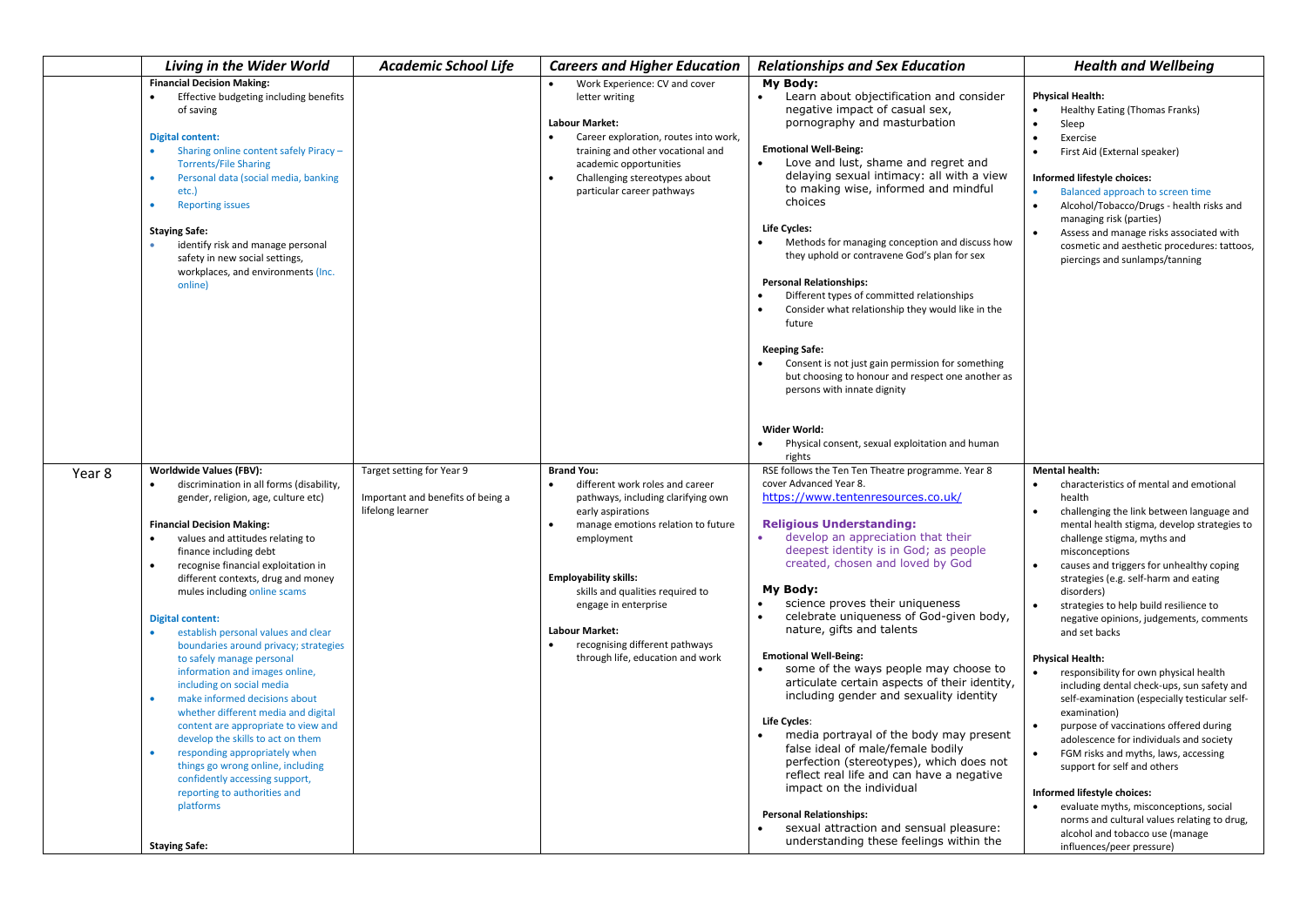| Living in the Wider World                                                                                                                                                                                                                                                                                                                                                                                                                                                                                                                                                                                                                                                                                                                                                                                                                                                                                                                                                                                                                                                                                                                                                                                                                                                                                                                                                                                                                                              | <b>Academic School Life</b>                                                                                                                                                                                                                                  | <b>Careers and Higher Education</b>                                                                                                                                                                                                                                                                                                                                                | <b>Relationships and Sex Education</b>                                                                                                                                                                                                                                                                                                                                                                                                                                                                                                                                                                                                                                                                                                                                                                                                                                                                                                                                                                                                                                                                                            | <b>Health and Wellbeing</b>                                                                                                                                                                                                                                                                                                                                                                                                                                                                                                                                                                                                                                                                                                                                                                                                                                                                                                                                                                                                                                                                                                                                                                                                                                                                                                                                                                  |
|------------------------------------------------------------------------------------------------------------------------------------------------------------------------------------------------------------------------------------------------------------------------------------------------------------------------------------------------------------------------------------------------------------------------------------------------------------------------------------------------------------------------------------------------------------------------------------------------------------------------------------------------------------------------------------------------------------------------------------------------------------------------------------------------------------------------------------------------------------------------------------------------------------------------------------------------------------------------------------------------------------------------------------------------------------------------------------------------------------------------------------------------------------------------------------------------------------------------------------------------------------------------------------------------------------------------------------------------------------------------------------------------------------------------------------------------------------------------|--------------------------------------------------------------------------------------------------------------------------------------------------------------------------------------------------------------------------------------------------------------|------------------------------------------------------------------------------------------------------------------------------------------------------------------------------------------------------------------------------------------------------------------------------------------------------------------------------------------------------------------------------------|-----------------------------------------------------------------------------------------------------------------------------------------------------------------------------------------------------------------------------------------------------------------------------------------------------------------------------------------------------------------------------------------------------------------------------------------------------------------------------------------------------------------------------------------------------------------------------------------------------------------------------------------------------------------------------------------------------------------------------------------------------------------------------------------------------------------------------------------------------------------------------------------------------------------------------------------------------------------------------------------------------------------------------------------------------------------------------------------------------------------------------------|----------------------------------------------------------------------------------------------------------------------------------------------------------------------------------------------------------------------------------------------------------------------------------------------------------------------------------------------------------------------------------------------------------------------------------------------------------------------------------------------------------------------------------------------------------------------------------------------------------------------------------------------------------------------------------------------------------------------------------------------------------------------------------------------------------------------------------------------------------------------------------------------------------------------------------------------------------------------------------------------------------------------------------------------------------------------------------------------------------------------------------------------------------------------------------------------------------------------------------------------------------------------------------------------------------------------------------------------------------------------------------------------|
| identify how to get help in<br>emergency, basic First Aid/CPR                                                                                                                                                                                                                                                                                                                                                                                                                                                                                                                                                                                                                                                                                                                                                                                                                                                                                                                                                                                                                                                                                                                                                                                                                                                                                                                                                                                                          |                                                                                                                                                                                                                                                              |                                                                                                                                                                                                                                                                                                                                                                                    | context of our deepest identity being<br>rooted in God<br><b>Keeping Safe:</b>                                                                                                                                                                                                                                                                                                                                                                                                                                                                                                                                                                                                                                                                                                                                                                                                                                                                                                                                                                                                                                                    | dependence and addiction including<br>awareness of help to overcome addictions<br>law relating to the supply, use and misuse<br>$\bullet$<br>of legal and illegal substances                                                                                                                                                                                                                                                                                                                                                                                                                                                                                                                                                                                                                                                                                                                                                                                                                                                                                                                                                                                                                                                                                                                                                                                                                 |
|                                                                                                                                                                                                                                                                                                                                                                                                                                                                                                                                                                                                                                                                                                                                                                                                                                                                                                                                                                                                                                                                                                                                                                                                                                                                                                                                                                                                                                                                        |                                                                                                                                                                                                                                                              |                                                                                                                                                                                                                                                                                                                                                                                    | exploration of pressure: spoken and unspoken,<br>positive and negative, from self and others                                                                                                                                                                                                                                                                                                                                                                                                                                                                                                                                                                                                                                                                                                                                                                                                                                                                                                                                                                                                                                      |                                                                                                                                                                                                                                                                                                                                                                                                                                                                                                                                                                                                                                                                                                                                                                                                                                                                                                                                                                                                                                                                                                                                                                                                                                                                                                                                                                                              |
|                                                                                                                                                                                                                                                                                                                                                                                                                                                                                                                                                                                                                                                                                                                                                                                                                                                                                                                                                                                                                                                                                                                                                                                                                                                                                                                                                                                                                                                                        |                                                                                                                                                                                                                                                              |                                                                                                                                                                                                                                                                                                                                                                                    | Wider World:<br>understand the need for reflection to facilitate<br>personal growth and the role prayer can play in this                                                                                                                                                                                                                                                                                                                                                                                                                                                                                                                                                                                                                                                                                                                                                                                                                                                                                                                                                                                                          |                                                                                                                                                                                                                                                                                                                                                                                                                                                                                                                                                                                                                                                                                                                                                                                                                                                                                                                                                                                                                                                                                                                                                                                                                                                                                                                                                                                              |
| Worldwide Values (FBV):<br>Year 7<br>recognise and challenge stereotypes<br>including family/cultural expectations<br>that may limit expectations<br>radicalisation - understand that on<br>$\bullet$<br>any issue there will be a range of<br>viewpoints; to recognise the<br>potential influence of extreme views<br>on people's attitudes and behaviours<br>caring for our environment<br><b>Financial Decision Making:</b><br>asses and manage risks in relation to<br>financial decisions that young people<br>might make (phones, games, pocket<br>money, bank accounts)<br>manage emotions in relation to<br>٠<br>money<br>evaluate social and moral dilemmas<br>in relation to the use of money<br>including influence of advertising and<br>peers on financial decisions<br><b>Digital content:</b><br>features of the internet can amplify<br>risks and opportunities (e.g. speed<br>and scale of information sharing,<br>blurred private and public<br>boundaries, perception of<br>anonymity)<br>benefits and positive use of social<br>media, including opportunities to<br>engage with a wide variety of views<br>on different issues and assessing the<br>evidence<br>understand how the way people<br>present themselves online can have<br>positive and negative impacts on<br>them<br><b>Staying Safe:</b><br>stranger danger and road safety<br>identify risk and manage personal<br>safety in increasingly independent<br>situations (Inc. online) | E-Safety overview, identity and<br>password protection, email etiquette<br>Listening, communicating, body<br>language and setting out ground rules<br>Study, organisation research and<br>presentation skills<br>MidYis Testing<br>Target setting for Year 8 | <b>Brand You:</b><br>$\bullet$<br>Review strengths, interests, skills,<br>qualities and values and how to<br>develop them<br><b>Employability skills:</b><br>Skills and attributes that employers<br>$\bullet$<br>value<br>$\bullet$<br>Being open to opportunities in all<br>aspect of life (e.g. participation in<br>social action, extra-curricular<br>activities, pupil voice) | RSE follows the Ten Ten Theatre programme. Year 7<br>cover Foundation 7-8.<br>https://www.tentenresources.co.uk/<br><b>Religious Understanding:</b><br>learn that they are a completely unique<br>person, and that, body and soul, they<br>are created and loved by God<br>My Body:<br>puberty involves physical, emotional and sexual<br>$\bullet$<br>development<br>puberty is God's plan for them and He is with them<br>throughout it all<br><b>Emotional Well-Being:</b><br>self-esteem: what contributes to it, how it can<br>affect their lives and how to increase it<br>Life Cycles:<br>sexual intercourse as more than just a physical act,<br>but a gift from God for married couples as His plan<br>for how babies are made<br><b>Personal Relationships:</b><br>different types of friendship and family structure<br>how to manage behaviour through consideration of<br>thoughts, feelings and actions<br><b>Keeping Safe:</b><br>learn that they need to take steps to safeguard<br>online life, just as they do in real life<br>Wider World:<br>effects of actions on others<br>concept of social responsibility | <b>Mental health:</b><br>identify and articulate a range of emotions<br>accurately and sensitively, using<br>appropriate vocabulary<br>recognising and demonstrating personal<br>$\bullet$<br>strengths, build self-confidence, self-<br>esteem and wellbeing<br>Internal and external influences on<br>$\bullet$<br>wellbeing and resilience (e.g. life changes,<br>relationships, achievements and<br>employment)<br>ways to promote wellbeing and boost<br>mood, including physical activity,<br>participation and the value of positive<br>relationships in providing support<br>recognising when and how to access<br>$\bullet$<br>support (who to talk to)<br>coping with grief and loss (Loraine Holmes)<br>$\bullet$<br><b>Physical Health:</b><br>benefits of physical activity and eating a<br>balanced diet<br>important of sleep and strategies to<br>$\bullet$<br>maintain good sleep habits<br>personal hygiene including oral health and<br>$\bullet$<br>prevention of infection<br>Informed lifestyle choices:<br>balancing school, work, leisure, exercise,<br>$\bullet$<br>and online activities<br>drugs, positive and negative uses, including<br>the safe use of prescribed and over the<br>counter medicines; responsible use of<br>antibiotics<br>alcohol, nicotine and other legal and illegal<br>substances, including the short-term and<br>long-term health risks |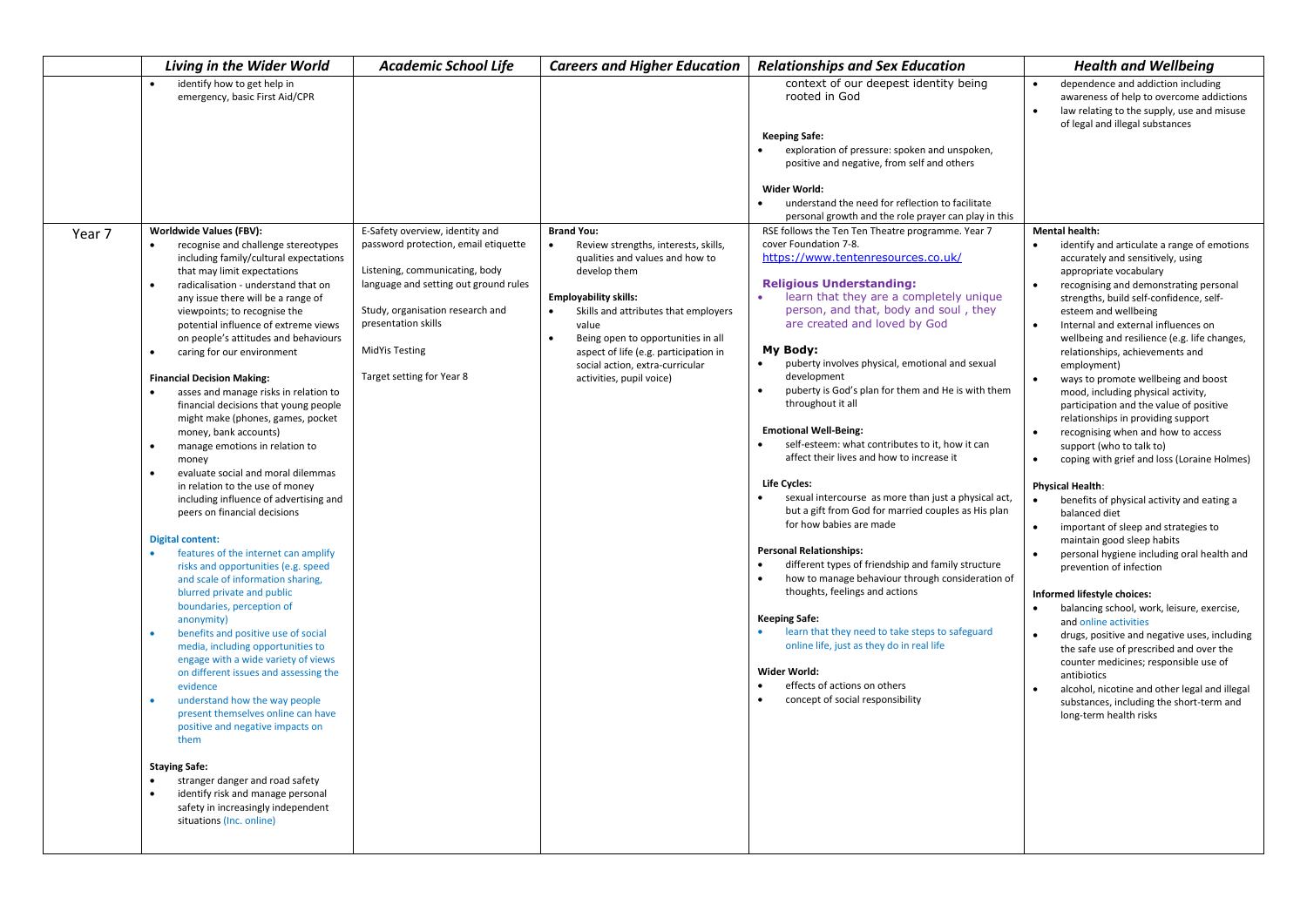# **Prep School Overview (September 2020)**

|                 | <b>Living in the Wider World</b>                                                                                                                                                                                                                                                                                                                                                                                                                                                                                                                                                                                                                                                                                                                                                                                                                                                                                                                                                                                                                                                                                                                                                                                                                                                                                                                                                                                                                                                | <b>Academic School Life</b>                                                                                                                                                        | <b>Careers and Higher</b>                                                                                                                                                                                                                                                                                                                                                                                                                                                                                                                                                                                                                                                                                                                                                                                                                                                                                                                                                                                                        | <b>Relationships Education</b>                                                                                                                                                                                                                                                                                                                                                                                                                                                                                                                                                                                                                                                                                                                                                                                                                                                                                                                                                                                                                                                                                                                                                                                                                                                                                                                                                                                                                                                                                                                                                                                                                                                                                                                                                                                                                                                                                                                                                                                                                                                                                                                                                                                                                              | <b>Health and Wellbeing</b>                                                                                                                                                                                                                                                                                                                                                                                                                                                                                                                                                                                                                                                                                                                                                                                                                                                                                                                                                                                                                                                                                                                                                                                                                  |
|-----------------|---------------------------------------------------------------------------------------------------------------------------------------------------------------------------------------------------------------------------------------------------------------------------------------------------------------------------------------------------------------------------------------------------------------------------------------------------------------------------------------------------------------------------------------------------------------------------------------------------------------------------------------------------------------------------------------------------------------------------------------------------------------------------------------------------------------------------------------------------------------------------------------------------------------------------------------------------------------------------------------------------------------------------------------------------------------------------------------------------------------------------------------------------------------------------------------------------------------------------------------------------------------------------------------------------------------------------------------------------------------------------------------------------------------------------------------------------------------------------------|------------------------------------------------------------------------------------------------------------------------------------------------------------------------------------|----------------------------------------------------------------------------------------------------------------------------------------------------------------------------------------------------------------------------------------------------------------------------------------------------------------------------------------------------------------------------------------------------------------------------------------------------------------------------------------------------------------------------------------------------------------------------------------------------------------------------------------------------------------------------------------------------------------------------------------------------------------------------------------------------------------------------------------------------------------------------------------------------------------------------------------------------------------------------------------------------------------------------------|-------------------------------------------------------------------------------------------------------------------------------------------------------------------------------------------------------------------------------------------------------------------------------------------------------------------------------------------------------------------------------------------------------------------------------------------------------------------------------------------------------------------------------------------------------------------------------------------------------------------------------------------------------------------------------------------------------------------------------------------------------------------------------------------------------------------------------------------------------------------------------------------------------------------------------------------------------------------------------------------------------------------------------------------------------------------------------------------------------------------------------------------------------------------------------------------------------------------------------------------------------------------------------------------------------------------------------------------------------------------------------------------------------------------------------------------------------------------------------------------------------------------------------------------------------------------------------------------------------------------------------------------------------------------------------------------------------------------------------------------------------------------------------------------------------------------------------------------------------------------------------------------------------------------------------------------------------------------------------------------------------------------------------------------------------------------------------------------------------------------------------------------------------------------------------------------------------------------------------------------------------------|----------------------------------------------------------------------------------------------------------------------------------------------------------------------------------------------------------------------------------------------------------------------------------------------------------------------------------------------------------------------------------------------------------------------------------------------------------------------------------------------------------------------------------------------------------------------------------------------------------------------------------------------------------------------------------------------------------------------------------------------------------------------------------------------------------------------------------------------------------------------------------------------------------------------------------------------------------------------------------------------------------------------------------------------------------------------------------------------------------------------------------------------------------------------------------------------------------------------------------------------|
|                 |                                                                                                                                                                                                                                                                                                                                                                                                                                                                                                                                                                                                                                                                                                                                                                                                                                                                                                                                                                                                                                                                                                                                                                                                                                                                                                                                                                                                                                                                                 |                                                                                                                                                                                    | <b>Education</b>                                                                                                                                                                                                                                                                                                                                                                                                                                                                                                                                                                                                                                                                                                                                                                                                                                                                                                                                                                                                                 |                                                                                                                                                                                                                                                                                                                                                                                                                                                                                                                                                                                                                                                                                                                                                                                                                                                                                                                                                                                                                                                                                                                                                                                                                                                                                                                                                                                                                                                                                                                                                                                                                                                                                                                                                                                                                                                                                                                                                                                                                                                                                                                                                                                                                                                             |                                                                                                                                                                                                                                                                                                                                                                                                                                                                                                                                                                                                                                                                                                                                                                                                                                                                                                                                                                                                                                                                                                                                                                                                                                              |
| General<br>Prep | Code of Conduct<br>$\bullet$<br>Aims Wheel<br><b>Mission Statement</b><br>Regular reminders and posters around school<br>$\bullet$                                                                                                                                                                                                                                                                                                                                                                                                                                                                                                                                                                                                                                                                                                                                                                                                                                                                                                                                                                                                                                                                                                                                                                                                                                                                                                                                              | House points<br><b>Target setting</b><br>End of year awards<br>$\bullet$<br>Maths challenge<br>$\bullet$<br>Working together on<br>$\bullet$<br>class assemblies and<br>production |                                                                                                                                                                                                                                                                                                                                                                                                                                                                                                                                                                                                                                                                                                                                                                                                                                                                                                                                                                                                                                  | The Prep School follow Ten Ten Theatre's 'Life to the Full'<br>programme, approved by the Catholic Education Service and the<br>DfE.<br>There are three core themes running throughout the Key Stages:<br>Module 1 - Created and Loved by God<br>Module 2 - Created to Love Others<br>Module 2 - Created to Live in Community                                                                                                                                                                                                                                                                                                                                                                                                                                                                                                                                                                                                                                                                                                                                                                                                                                                                                                                                                                                                                                                                                                                                                                                                                                                                                                                                                                                                                                                                                                                                                                                                                                                                                                                                                                                                                                                                                                                               | Encouraging healthy choices at lunch time<br>All Prep classes to encourage Growth Mindsets<br>using books:<br>Dot<br>Ish<br>The Most Magnificent Thing                                                                                                                                                                                                                                                                                                                                                                                                                                                                                                                                                                                                                                                                                                                                                                                                                                                                                                                                                                                                                                                                                       |
| Year<br>6       | <b>Worldwide Values (FBV):</b><br>personal identity; what contributes to who we are<br>(e.g. ethnicity, family, gender, faith, culture,<br>hobbies, likes/dislikes)<br>female genital mutilation (FGM) is against British<br>$\bullet$<br>law, what to do and whom to tell if they think they<br>or someone they know might be at risk<br>the relationship between rights and<br>$\bullet$<br>responsibilities<br>prejudice; how to recognise behaviours/actions<br>$\bullet$<br>which discriminate against others; ways of<br>responding to it if witnessed or experienced<br><b>Financial Decision Making:</b><br>$\bullet$<br>explore different ways to keep track of money<br>$\bullet$<br>about the risks involved in gambling; different<br>ways money can be won or lost through gambling-<br>related activities and their impact on health,<br>wellbeing and future aspirations<br>Digital content:<br>$\bullet$<br>recognise ways in which the internet and social<br>media can be used both positively and negatively<br>how information on the internet is ranked,<br>selected and targeted at specific individuals and<br>groups; that connected devices can share<br>information<br>how text and images in the media and on social<br>$\bullet$<br>media can be manipulated or invented; strategies<br>to evaluate the reliability of sources and identify<br>misinformation<br><b>Staying Safe:</b><br>predict, assess and manage risk in different<br>situations | preparing to move to a<br>new year group (Yr6 to<br>Yr7 Transition)<br>listen to other people<br>$\bullet$<br>and work cooperatively                                               | <b>Brand You:</b><br>Prefect/House Captain roles<br>$\bullet$<br>$\bullet$<br>to recognise positive things<br>about themselves and their<br>achievements; set goals to help<br>achieve personal outcomes<br>Enterprise - Public speaking<br>$\bullet$<br>Stand up for CAFOD Talks<br>Learning to live & work<br>$\bullet$<br>together Calshot Residential<br>Serving others Come Dine With<br>$\bullet$<br>Me Raising funds - charity<br>works<br><b>Aspirations:</b><br>making mistakes linked to<br>growth mind-set<br><b>Work and Career:</b><br>$\bullet$<br>learn about stereotypes in the<br>workplace and that a person's<br>career aspirations should not<br>be limited by them<br>discuss what might influence<br>$\bullet$<br>people's decisions about a job<br>or career (e.g. personal<br>interests and values, family<br>connections to certain trades or<br>businesses, strengths and<br>qualities)<br>to recognise a variety of routes<br>$\bullet$<br>into careers (e.g. college,<br>apprenticeship, university) | Follow the programme for Upper Key Stage 2<br>Module 1, Unit 1: Religious Understanding (S1)<br>physically becoming an adult is a natural phase of life<br>$\bullet$<br>changes will happen when growing up, and sometimes it<br>might feel confusing, but it is all part of God's great plan and<br>the results will be worth it<br>they were made to love and be loved<br>$\bullet$<br>Module 1, Unit 2: Me, My Body, My Health (S1-4)<br>similarities and differences between people arise as they<br>grow and mature, and that by living and working together<br>('teamwork') we create community;<br>self-confidence arises from being loved by God (not status,<br>$\bullet$<br>etc)<br>human beings are different to other animals<br>$\bullet$<br>unique growth and development of humans, and the changes<br>that girls and boys will experience during puberty<br>the need to respect their bodies as a gift from God to be<br>looked after well, and dressed appropriately<br>need for modesty and appropriate boundaries<br>making good choices that have an impact on their health: rest<br>and sleep, exercise, personal hygiene, avoiding the overuse of<br>electronic entertainment, etc<br>Module 1, Unit 3: Emotional Wellbeing (S1-4)<br>$\bullet$<br>recognise images in the media do not always reflect reality<br>and can affect how people feel about themselves<br>thankfulness builds resilience against feelings of envy,<br>inadequacy, etc. and against pressure from peers or media<br>deepen understanding of the range and intensity of their<br>feelings; that 'feelings' are not good guides for action<br>some behaviour is wrong, unacceptable, unhealthy or risky<br>$\bullet$<br>$\bullet$<br>emotions change as they grow up (including hormonal<br>effects);<br>deepen their understanding of the range and intensity of<br>$\bullet$<br>their feelings; that 'feelings' are not good guides for action<br>emotional well-being: that beauty, art, etc. can lift the spirit;<br>and that openness with trusted parents/carers/teachers<br>when worried ensures healthy well-being<br>difference between harmful and harmless videos and images;<br>impact that harmful videos and images can have on young<br>minds; | <b>Mental Health:</b><br>to recognise that feelings can change over<br>time and range in intensity<br>to recognise warning signs about mental<br>$\bullet$<br>health and wellbeing and how to seek<br>support for themselves and others<br>problem-solving strategies for dealing<br>with emotions, challenges and change,<br>including the transition to new schools<br><b>Physical Health:</b><br><b>Informed Lifestyle Choices:</b><br>recognising that habits can have both<br>positive and negative effects on a healthy<br>lifestyle<br>the benefits of sun exposure and risks of<br>overexposure; how to keep safe from sun<br>damage and sun/heat stroke and reduce<br>the risk of skin cancer<br>how and when to seek support, including<br>which adults to speak to in and outside<br>school, if they are worried about their<br>health<br>about the new opportunities and<br>responsibilities that increasing<br>independence may bring including where<br>to get more information, help and advice<br>about growing and changing<br>why people choose to use or not use<br>drugs (including nicotine, alcohol and<br>medicines)<br>about the mixed messages in the media<br>about drugs, including alcohol and<br>smoking/vaping |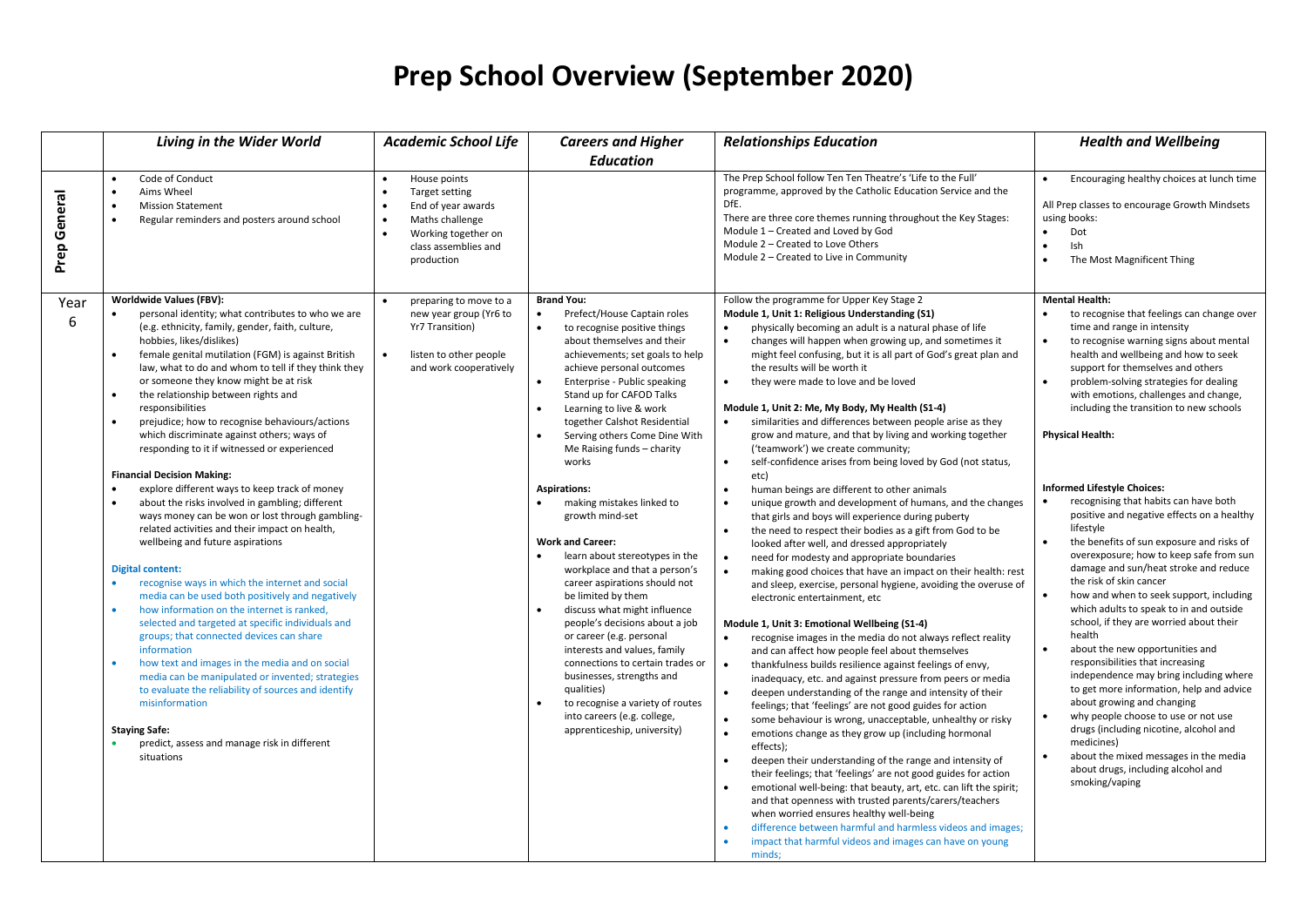|        |                                                                                                                                                                                                                                                                                                                                                                                                                                                                                                                                                                                                                                                                                                                                                                                                                                                                                                                                                                                                                                                                                                                                                                                                                                                                                                                                                                                                                                                           |                                                                                                    |                                                                                                                                                                                                                                                                                                                                                                                                                                                                                                                                                    | ways to combat and deal with viewing harmful videos and<br>images<br>Module 1, Unit 4: Life Cycles (S1 & 3, S2 Optional for parents)<br>how a baby grows and develops in its mother's womb<br>about the nature and role of menstruation in the fertility<br>cycle, and that fertility is involved in the start of life<br>practical help on how to manage the onset of menstruation<br>The College will not teach the following topic as it is not part of the<br>statutory curriculum at this level. A lesson will be provided for<br>parents should they wish to cover it, which upholds the teaching of<br>the Catholic Church.<br>basic scientific facts about sexual intercourse between a man<br>and woman<br>physical, emotional, moral and spiritual implications of sexual<br><i>intercourse;</i><br>Christian viewpoint that sexual intercourse should be saved<br>for marriage<br>Module 3, Unit 2: Living in the Wider World (S1)<br>learn to apply the principles of Catholic Social Teaching to<br>current issues<br>find ways in which they can spread God's love in their<br>community                                                                                                                                                                                                                                                                                                                                                                                                                                            |                                                                                                                                                                                                                                                                                                                                                                                                                                                                                                                                                                                                                                                                                                                                                                                                                                                                                                                                                                                                                                                                                                                                                                                                                                                                                                                                                                                                    |
|--------|-----------------------------------------------------------------------------------------------------------------------------------------------------------------------------------------------------------------------------------------------------------------------------------------------------------------------------------------------------------------------------------------------------------------------------------------------------------------------------------------------------------------------------------------------------------------------------------------------------------------------------------------------------------------------------------------------------------------------------------------------------------------------------------------------------------------------------------------------------------------------------------------------------------------------------------------------------------------------------------------------------------------------------------------------------------------------------------------------------------------------------------------------------------------------------------------------------------------------------------------------------------------------------------------------------------------------------------------------------------------------------------------------------------------------------------------------------------|----------------------------------------------------------------------------------------------------|----------------------------------------------------------------------------------------------------------------------------------------------------------------------------------------------------------------------------------------------------------------------------------------------------------------------------------------------------------------------------------------------------------------------------------------------------------------------------------------------------------------------------------------------------|---------------------------------------------------------------------------------------------------------------------------------------------------------------------------------------------------------------------------------------------------------------------------------------------------------------------------------------------------------------------------------------------------------------------------------------------------------------------------------------------------------------------------------------------------------------------------------------------------------------------------------------------------------------------------------------------------------------------------------------------------------------------------------------------------------------------------------------------------------------------------------------------------------------------------------------------------------------------------------------------------------------------------------------------------------------------------------------------------------------------------------------------------------------------------------------------------------------------------------------------------------------------------------------------------------------------------------------------------------------------------------------------------------------------------------------------------------------------------------------------------------------------------------------------------|----------------------------------------------------------------------------------------------------------------------------------------------------------------------------------------------------------------------------------------------------------------------------------------------------------------------------------------------------------------------------------------------------------------------------------------------------------------------------------------------------------------------------------------------------------------------------------------------------------------------------------------------------------------------------------------------------------------------------------------------------------------------------------------------------------------------------------------------------------------------------------------------------------------------------------------------------------------------------------------------------------------------------------------------------------------------------------------------------------------------------------------------------------------------------------------------------------------------------------------------------------------------------------------------------------------------------------------------------------------------------------------------------|
| Year 5 | Worldwide Values (FBV):<br>recognise there are human rights, that are there to<br>protect everyone<br>compassion towards others; shared<br>$\bullet$<br>responsibilities we all have for caring for other<br>people and living things; how to show care and<br>concern for others<br>stereotypes; how they can negatively influence<br>$\bullet$<br>behaviours and attitudes towards others;<br>strategies for challenging stereotypes<br><b>Financial Decision Making:</b><br>recognise that people have different attitudes<br>towards saving and spending money; what<br>influences people's decisions; what makes<br>something 'good value for money'<br>explore risks associated with money (e.g. money<br>$\bullet$<br>can be won, lost or stolen) and ways of keeping<br>money safe<br>Digital content:<br>importance of keeping personal information<br>private; strategies for keeping safe online,<br>including how to manage requests for personal<br>information or images of themselves and others;<br>what to do if frightened or worried by something<br>seen or read online and how to report concerns,<br>inappropriate content and contact<br>different ways information and data is shared and<br>$\bullet$<br>used online, including for commercial purposes<br>things appropriate to share and things that should<br>$\bullet$<br>not be shared on social media; rules surrounding<br>distribution of images<br><b>Staying Safe:</b> | preparing to move to a<br>new class/year group<br>listen to other people<br>and work cooperatively | <b>Brand You:</b><br>to recognise positive things<br>about themselves and their<br>achievements; set goals to help<br>achieve personal outcomes<br><b>Aspirations:</b><br>making mistakes linked to<br>growth mind-set<br>Work and Career:<br>explore how some jobs are paid<br>more than others and money is<br>one factor which may influence<br>a person's job or career choice<br>discuss how people may choose<br>to do voluntary work which is<br>unpaid<br>to identify the kind of job that<br>they might like to do when they<br>are older | Follow the programme for Upper Key Stage 2<br>Module 1, Unit 1: Religious Understanding (S1)<br>physically becoming an adult is a natural phase of life<br>changes will happen when growing up, and sometimes it<br>might feel confusing, but it is all part of God's great plan and<br>the results will be worth it<br>they were made to love and be loved<br>Module 2, Unit 1: Religious Understanding (S1)<br>know that God calls us to love others<br>know ways in which we can participate in God's call to us<br>Module 2, Unit 2: Personal Relationships (S1-3)<br>pressure comes in different forms, and what those different<br>$\bullet$<br>forms are<br>strategies that they can adopt to resist pressure<br>$\bullet$<br>consent and bodily autonomy means<br>$\bullet$<br>discuss and reflect on different scenarios in which it is right to<br>$\bullet$<br>say 'no'<br>how thoughts and feelings impact on actions, and develop<br>strategies that will positively impact their actions<br>apply this approach to personal friendships and relationships<br>Module 2, Unit 3: Keeping Safe (S1-3)<br>recognise increasing independence brings increased<br>responsibility to keep themselves and others safe<br>use of technology safely<br>so what we watch, hear, say or do can be good or bad for us<br>and others<br>reporting inappropriate materials or messages and getting<br>support<br>cyberbullying and examples of it<br>what cyberbullying feels like for the victim<br>getting help if they experience cyberbullying | <b>Mental Health:</b><br>strategies to respond to feelings,<br>including intense or conflicting feelings;<br>how to manage and respond to feelings<br>appropriately and proportionately in<br>different situations<br>to recognise that anyone can experience<br>mental ill health; that most difficulties can<br>be resolved with help and support; and<br>that it is important to discuss feelings<br>with a trusted adult<br><b>Physical Health:</b><br>what good physical health means; how to<br>recognise early signs of physical illness<br><b>Informed Lifestyle Choices:</b><br>choices that support a healthy lifestyle,<br>and recognise what might influence these<br>healthy diet; how to plan healthy meals;<br>benefits to health and wellbeing of eating<br>nutritionally rich foods; risks associated<br>with not eating a healthy diet including<br>obesity and tooth decay<br>regular (daily/weekly) exercise benefits<br>mental and physical health (e.g. walking<br>or cycling to school, daily active mile);<br>recognise opportunities to be physically<br>active and some of the risks associated<br>with an inactive lifestyle<br>benefits of the internet; the importance<br>$\bullet$<br>of balancing time online with other<br>activities; strategies for managing time<br>online<br>recognise that there are laws surrounding<br>the use of legal drugs and that some |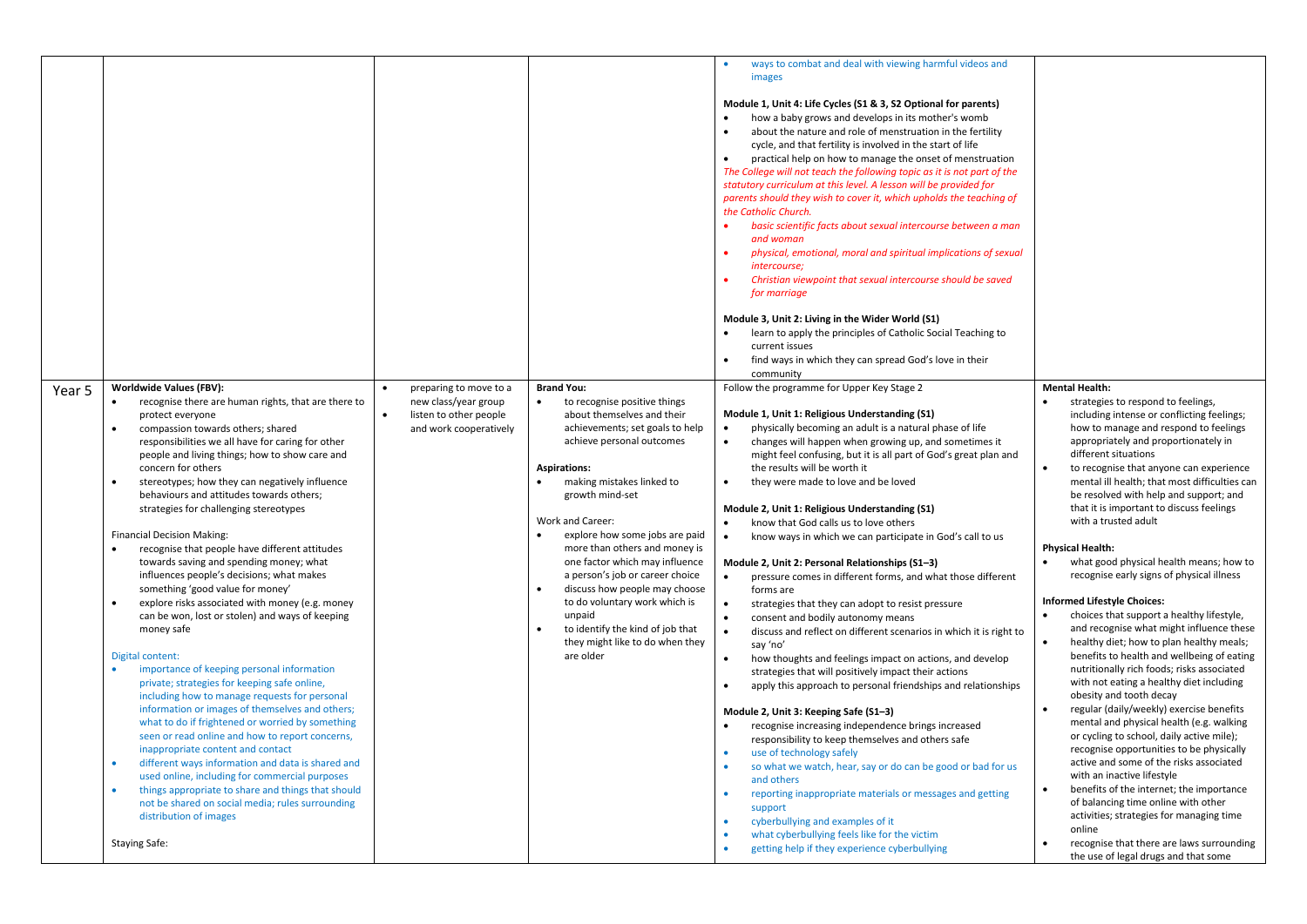|        | what is meant by first aid; basic techniques for<br>dealing with common injuries                                                                                                                                                                                                                                                                                                                                                                                                                                                                                                                                                                                                                                                                                                                                                                                                                                                                                                                                                                                                                                                                                        |                                                                                                                |                                                                                                                                                                                                                                                                                                                                                                                                                 | judge well what kind of physical contact is acceptable or<br>unacceptable and how to respond<br>different people we can trust for help, especially those closest<br>to us who care for us, including parents, teachers and priests<br>Module 3, Unit 1: Religious Understanding (S1-2)<br>that God the Father, God the Son and God the Holy Spirit<br>make up the three persons of the Trinity<br>that the Holy Spirit works through us to bring God's love and<br>$\bullet$<br>goodness to others<br>principles of Catholic Social Teaching<br>that God formed them out of love, to know and share His love<br>with others                                                                                                                                                                                                                                                                                                                                                                                                                                                                                                                                                                                                                                                                                                                                                                                                                                                                                                                                                                                                                                                                                                                                                                                                                                                                                                                                                                                                                                                                                                                                 | drugs are illegal to own, use and give to<br>others<br>organisations that can support people<br>$\bullet$<br>concerning alcohol, tobacco and nicotine<br>or other drug use; people they can talk to<br>if they have concerns                                                                                                                                                                                                                                                                                                                                                                                                                                                                                                                                                                                                                                                                                                                                                                                                                                                                                                                                                                                                                                                                                                                                                    |
|--------|-------------------------------------------------------------------------------------------------------------------------------------------------------------------------------------------------------------------------------------------------------------------------------------------------------------------------------------------------------------------------------------------------------------------------------------------------------------------------------------------------------------------------------------------------------------------------------------------------------------------------------------------------------------------------------------------------------------------------------------------------------------------------------------------------------------------------------------------------------------------------------------------------------------------------------------------------------------------------------------------------------------------------------------------------------------------------------------------------------------------------------------------------------------------------|----------------------------------------------------------------------------------------------------------------|-----------------------------------------------------------------------------------------------------------------------------------------------------------------------------------------------------------------------------------------------------------------------------------------------------------------------------------------------------------------------------------------------------------------|-------------------------------------------------------------------------------------------------------------------------------------------------------------------------------------------------------------------------------------------------------------------------------------------------------------------------------------------------------------------------------------------------------------------------------------------------------------------------------------------------------------------------------------------------------------------------------------------------------------------------------------------------------------------------------------------------------------------------------------------------------------------------------------------------------------------------------------------------------------------------------------------------------------------------------------------------------------------------------------------------------------------------------------------------------------------------------------------------------------------------------------------------------------------------------------------------------------------------------------------------------------------------------------------------------------------------------------------------------------------------------------------------------------------------------------------------------------------------------------------------------------------------------------------------------------------------------------------------------------------------------------------------------------------------------------------------------------------------------------------------------------------------------------------------------------------------------------------------------------------------------------------------------------------------------------------------------------------------------------------------------------------------------------------------------------------------------------------------------------------------------------------------------------|---------------------------------------------------------------------------------------------------------------------------------------------------------------------------------------------------------------------------------------------------------------------------------------------------------------------------------------------------------------------------------------------------------------------------------------------------------------------------------------------------------------------------------------------------------------------------------------------------------------------------------------------------------------------------------------------------------------------------------------------------------------------------------------------------------------------------------------------------------------------------------------------------------------------------------------------------------------------------------------------------------------------------------------------------------------------------------------------------------------------------------------------------------------------------------------------------------------------------------------------------------------------------------------------------------------------------------------------------------------------------------|
| Year 4 | <b>Worldwide Values (FBV):</b><br>value the different contributions that people and<br>groups make to the community<br>diversity: what it means; the benefits of living in a<br>$\bullet$<br>diverse community; about valuing diversity within<br>communities<br><b>Financial Decision Making:</b><br>discuss the different ways to pay for things and the<br>choices people have about this<br>to recognise that people make spending decisions<br>$\bullet$<br>based on priorities, needs and wants<br><b>Digital content:</b><br>$\bullet$<br>reasons for following and complying with<br>regulations and restrictions (including age<br>restrictions); how they promote personal safety<br>and wellbeing with reference to social media,<br>television programmes, films, games and online<br>gaming<br><b>Staying Safe:</b><br>importance of taking medicines correctly and using<br>$\bullet$<br>household products safely, (e.g. following<br>instructions carefully)<br>strategies for keeping safe in the local<br>$\bullet$<br>environment or unfamiliar places (rail, water,<br>road) and firework safety; safe use of digital<br>devices when out and about | preparing to move to a<br>new class/year group<br>listen to other people<br>and play and work<br>cooperatively | <b>Brand You:</b><br>identify personal strengths,<br>skills, achievements and<br>interests and how these<br>contribute to a sense of self-<br>worth<br><b>Aspirations:</b><br>$\bullet$<br>making mistakes linked to<br>growth mind-set<br><b>Work and Career:</b><br>$\bullet$<br>explore some of the skills that<br>will help them in their future<br>careers e.g. teamwork,<br>communication and negotiation | Follow the programme for Lower Key Stage 2<br>Module 1, Unit 1: Religious Understanding (S1)<br>we are created by God who is Love, in His own image and<br>likeness<br>$\bullet$<br>God made us to be loved and to love and 'to make a<br>difference': each of us has a specific purpose (vocation)<br>human life is precious from the beginning of life (conception)<br>to natural death<br>in Baptism God makes us His adopted children and 'receivers'<br>of His love; by receiving the Sacrament of Reconciliation, we<br>develop good habits (grow in human virtue)<br>it is important to make a nightly examination of conscience<br>Module 1, Unit 2: Me, My Body, My Health (S1-5)<br>$\bullet$<br>similarities and differences between people arise as they<br>grow and make choices, and that by living and working<br>together ('teamwork') we create community<br>self-confidence arises from being loved by God (not status,<br>etc)<br>about the need to respect and look after their bodies as a gift<br>from God through what they wear, what they eat and what<br>they physically do<br>what the term puberty means<br>when they can expect puberty to take place<br>understand that puberty is part of God's plan for our bodies<br>correct naming of genitalia<br>$\bullet$<br>what changes will happen to boys during puberty<br>what changes will happen to girls during puberty<br>$\bullet$<br>$\bullet$<br>boy/girl discussion groups<br>Module 1, Unit 3: Emotional Wellbeing (S1-3)<br>$\bullet$<br>emotions change as they grow up (including hormonal<br>effects)<br>deepen their understanding of the range and intensity of<br>$\bullet$<br>their feelings; that 'feelings' are not good guides for action<br>what emotional well-being means<br>positive actions help emotional well-being (beauty, art, etc.<br>lift the spirit)<br>talking to trusted people help emotional well-being (eg<br>parents/carer/teacher/parish priest)<br>to recognise that images in the media do not always reflect<br>reality and can affect how people feel about themselves<br>some behaviour is wrong, unacceptable, unhealthy and risky | <b>Mental Health:</b><br>about everyday things that affect feelings<br>and the importance of expressing feelings<br>strategies and behaviours that support<br>mental health - including how good<br>quality sleep, physical exercise/time<br>outdoors, being involved in community<br>groups, doing things for others, clubs, and<br>activities, hobbies and spending time with<br>family and friends can support mental<br>health and wellbeing<br>about change and loss, including death,<br>$\bullet$<br>and how these can affect feelings; ways<br>of expressing and managing grief and<br>bereavement<br><b>Physical Health:</b><br>making informed decisions about health<br>how medicines, when used responsibly,<br>contribute to health; that some diseases<br>can be prevented by vaccinations and<br>immunisations; how allergies can be<br>managed<br>maintaining good oral hygiene (including<br>correct brushing and flossing); why<br>regular visits to the dentist are essential;<br>the impact of lifestyle choices on dental<br>care (e.g. sugar consumption/acidic<br><b>Informed Lifestyle Choices:</b><br>the risks and effects of legal drugs<br>common to everyday life (e.g. cigarettes,<br>e-cigarettes/vaping, alcohol and<br>medicines) and their impact on health;<br>recognise that drug use can become a<br>habit which can be difficult to break |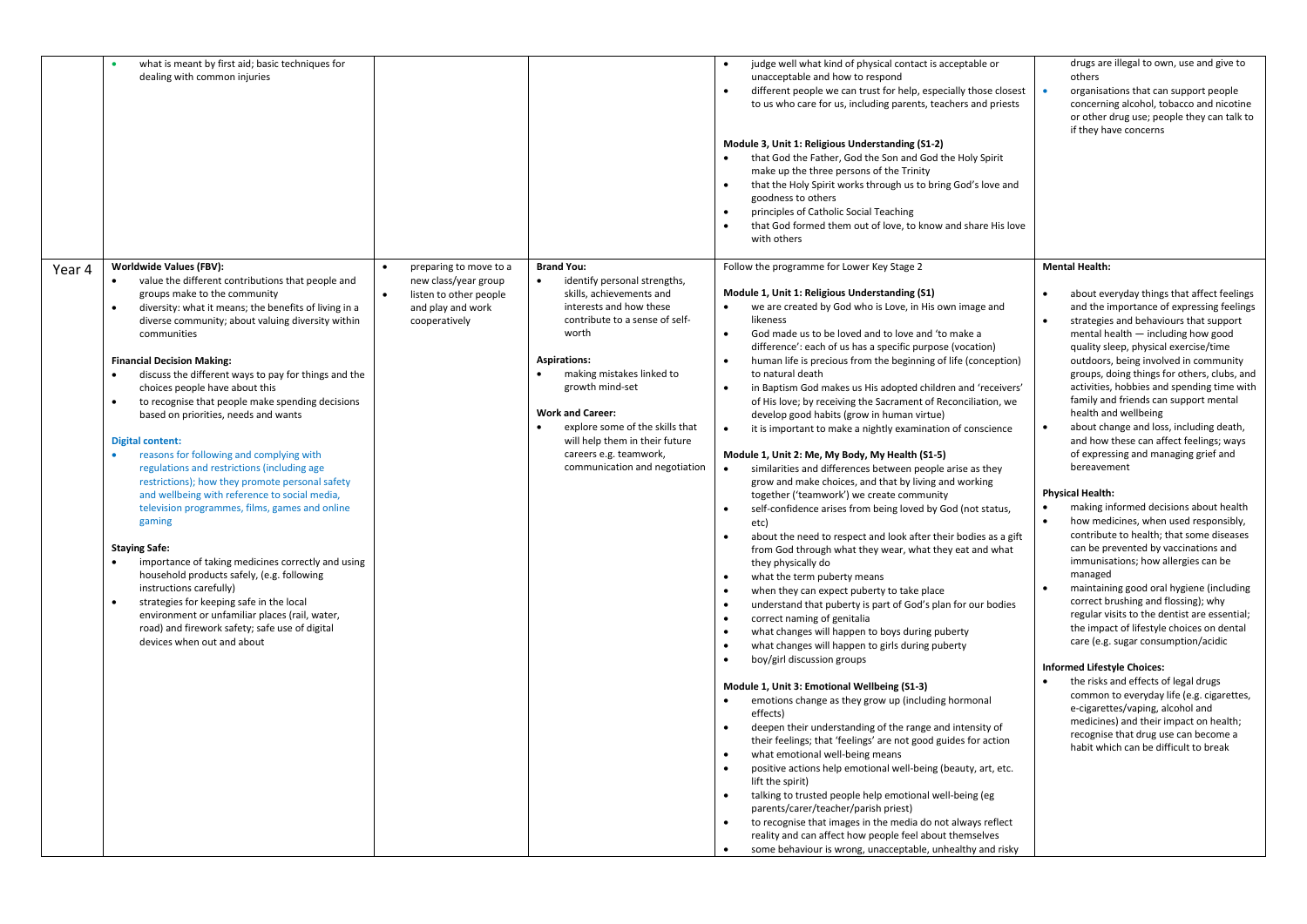|        |                                                                                                                                                                                                                                                                                                                                                                                                                                                                                                                                                                                                                                                                                                                                                                                                                                                                                                                                                                                                                                                                                                                                                                                                                                                |                                                                                                                |                                                                                                                                                                                                                                                                                                                                                                                                                                                                        | thankfulness builds resilience against feelings of envy,<br>inadequacy and insecurity, and against pressure from peers<br>and the media<br>Module 1, Unit 4: Life Cycles (S1)<br>they were handmade by God with the help of their parents<br>how a baby grows and develops in its mother's womb<br>including, scientifically, the uniqueness of the moment of<br>conception<br>how conception and life in the womb fits into the cycle of life<br>that throughout their lives human beings act at three<br>integrated levels: physical, psychological and spiritual<br>Module 3, Unit 1: Religious Understanding (S2)<br>the human family can reflect the Holy Trinity in charity and<br>generosity<br>the Church family comprises of home, school and parish<br>(which is part of the diocese)<br>Module 3, Unit 2: Living in the Wider World (S2)<br>know that God wants His Church to love and care for others<br>devise practical ways of loving and caring for others                                                                                                                                                                                                                                                                                                                                                                                                                                                                                                                                                                                                                                                                                                                                                                                                                                                                            |                                                                                                                                                                                                                                                                                                                                                                                                                                                                                                                                                                                                                                                                                                                                                                                       |
|--------|------------------------------------------------------------------------------------------------------------------------------------------------------------------------------------------------------------------------------------------------------------------------------------------------------------------------------------------------------------------------------------------------------------------------------------------------------------------------------------------------------------------------------------------------------------------------------------------------------------------------------------------------------------------------------------------------------------------------------------------------------------------------------------------------------------------------------------------------------------------------------------------------------------------------------------------------------------------------------------------------------------------------------------------------------------------------------------------------------------------------------------------------------------------------------------------------------------------------------------------------|----------------------------------------------------------------------------------------------------------------|------------------------------------------------------------------------------------------------------------------------------------------------------------------------------------------------------------------------------------------------------------------------------------------------------------------------------------------------------------------------------------------------------------------------------------------------------------------------|-------------------------------------------------------------------------------------------------------------------------------------------------------------------------------------------------------------------------------------------------------------------------------------------------------------------------------------------------------------------------------------------------------------------------------------------------------------------------------------------------------------------------------------------------------------------------------------------------------------------------------------------------------------------------------------------------------------------------------------------------------------------------------------------------------------------------------------------------------------------------------------------------------------------------------------------------------------------------------------------------------------------------------------------------------------------------------------------------------------------------------------------------------------------------------------------------------------------------------------------------------------------------------------------------------------------------------------------------------------------------------------------------------------------------------------------------------------------------------------------------------------------------------------------------------------------------------------------------------------------------------------------------------------------------------------------------------------------------------------------------------------------------------------------------------------------------------------------------------|---------------------------------------------------------------------------------------------------------------------------------------------------------------------------------------------------------------------------------------------------------------------------------------------------------------------------------------------------------------------------------------------------------------------------------------------------------------------------------------------------------------------------------------------------------------------------------------------------------------------------------------------------------------------------------------------------------------------------------------------------------------------------------------|
| Year 3 | <b>Worldwide Values (FBV):</b><br>ways of carrying out shared responsibilities for<br>protecting the environment in school and at home;<br>how everyday choices can affect the environment<br>(e.g. reducing, reusing, recycling; food choices)<br>the different groups that make up their<br>community; what living in a community means<br><b>Financial Decision Making:</b><br>explore how people's spending decisions can<br>affect others and the environment (e.g. Fair trade,<br>buying single-use plastics, or giving to charity<br>to identify the ways that money can impact on<br>$\bullet$<br>people's feelings and emotions<br><b>Digital content:</b><br>assess the reliability of sources of information<br>online; and how to make safe, reliable choices<br>from search results<br><b>Staying Safe:</b><br>hazards (including fire risks) that may cause harm,<br>injury or risk in the home and what they can do<br>reduce risks and keep safe<br>respond and react in an emergency situation; how<br>$\bullet$<br>to identify situations that may require the<br>emergency services; know how to contact them<br>and what to say<br>recognise reasons for rules and laws;<br>consequences of not adhering to rules and laws | preparing to move to a<br>new class/year group<br>listen to other people<br>and play and work<br>cooperatively | <b>Brand You:</b><br>to recognise their individuality<br>and personal qualities<br>how to manage<br>$\bullet$<br>setbacks/perceived failures,<br>including how to re-frame<br>unhelpful thinking<br><b>Aspirations:</b><br>making mistakes linked to<br>growth mind-set<br><b>Work and Career:</b><br>explore the broad range of<br>different jobs/careers that<br>people can have; that people<br>often have more than one<br>career/type of job during their<br>life | Follow the programme for Lower Key Stage 2<br>Module 1, Unit 1: Religious Understanding (S1 +2)<br>we are created by God who is Love, in His own image and<br>likeness<br>God made us to be loved and to love and 'to make a<br>$\bullet$<br>difference': each of us has a specific purpose (vocation)<br>human life is precious from the beginning of life (conception)<br>$\bullet$<br>to natural death<br>in Baptism God makes us His adopted children and 'receivers'<br>of His love; by receiving the Sacrament of Reconciliation, we<br>develop good habits (grow in human virtue)<br>it is important to make a nightly examination of conscience<br>Module 2, Unit 1: Religious Understanding (S1)<br>Jesus loves, embraces, guides, forgives and reconciles us with<br>$\bullet$<br>him and one another<br>importance of forgiveness and reconciliation in relationships,<br>$\bullet$<br>and some of Jesus' teaching on forgiveness<br>relationships take time and effort to sustain<br>we reflect God's image in our relationships with others: this is<br>intrinsic to who we are and to our happiness<br>Module 2, Unit 2: Personal Relationships (S1-3)<br>maintain and develop good, positive, trusting relationships;<br>strategies to use when relationships go wrong<br>there are different types of relationships including those<br>between acquaintances, friends, relatives and family<br>good friendship is when both persons enjoy each other's<br>company and also want what is truly best for the other<br>difference between a group of friends and a 'clique'<br>develop a greater awareness of bullying (including cyber-<br>bullying), that all bullying is wrong, and how to respond to<br>bullying<br>about harassment and exploitation in relationships, including<br>physical and emotional abuse and how to respond | <b>Mental Health:</b><br>that mental health, just like physical<br>health, is part of daily life; the importance<br>of taking care of mental health<br>a varied vocabulary to use when talking<br>about feelings; about how to express<br>feelings in different ways<br><b>Physical Health:</b><br>how bacteria and viruses can affect<br>health; how everyday hygiene routines<br>can limit the spread of infection; the<br>wider importance of personal hygiene<br>and how to maintain it<br><b>Informed Lifestyle Choices:</b><br>elements of a balanced, healthy lifestyle<br>how sleep contributes to a healthy<br>$\bullet$<br>lifestyle; routines that support good<br>quality sleep; the effects of lack of sleep<br>on the body, feelings, behaviour and<br>ability to learn |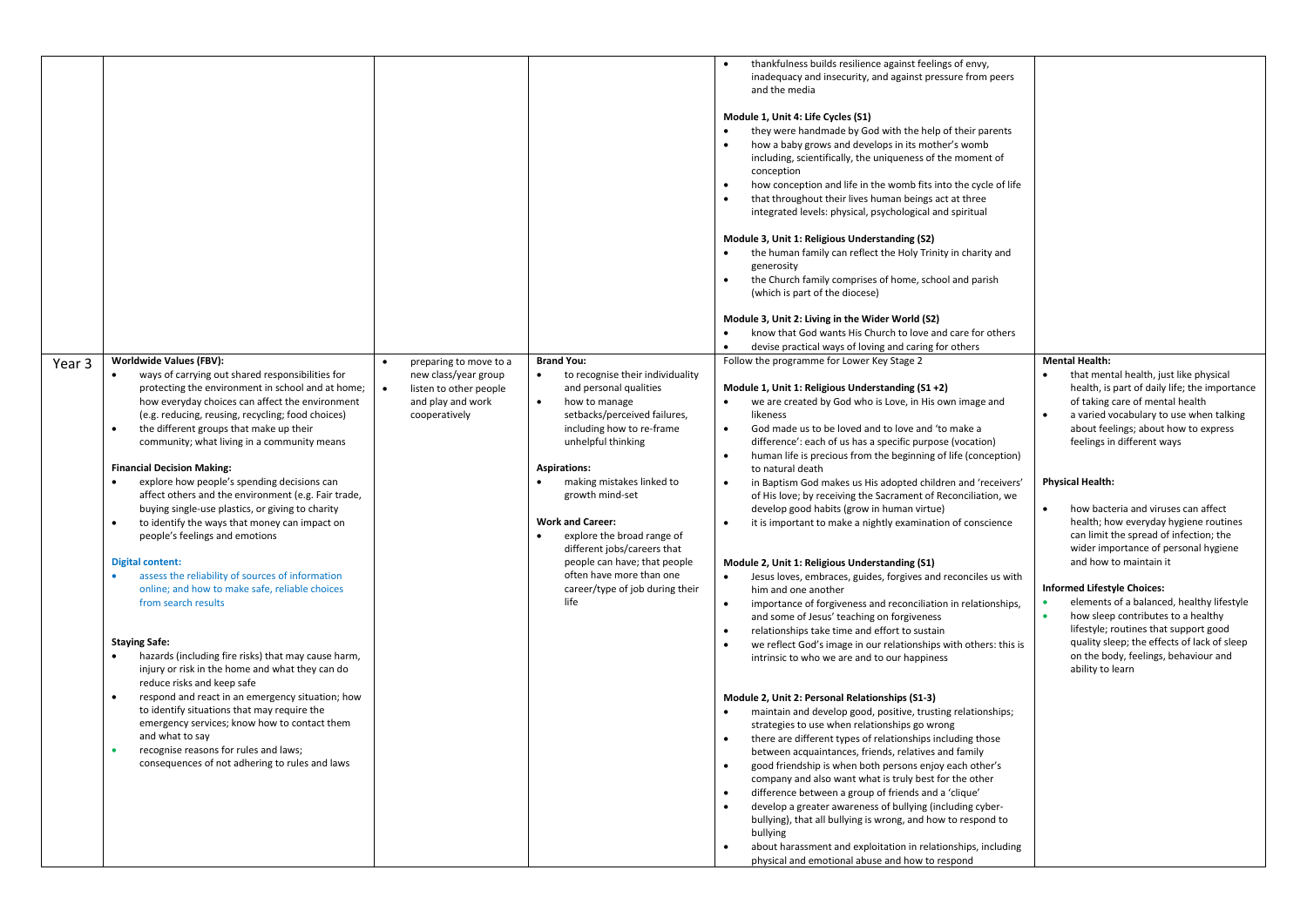|        |                                                                                                                                                                                                                                                                                                                                                                                                                                                                                                                                                                                                                                                                                                                                                                                                                                                                                                                                                                                                                                                                                                                                                                                                           |                                                                                                                                |                                                                                                                                                                                                                                                                                                                                                                                                                                 | <b>Further updates from Ten Ten in September 2020 (S3)</b>                                                                                                                                                                                                                                                                                                                                                                                                                                                                                                                                                                                                                                                                                                                                                                                                                                                                                                                                                                                                                                                                                                                                                                                                                                                                                                                                                                                                           |                                                                                                                                                                                                                                                                                                                                                                                                                                                                                                                                                                                                                                                                                                                                                                                                                                                                                                                                                                                                                                                                           |
|--------|-----------------------------------------------------------------------------------------------------------------------------------------------------------------------------------------------------------------------------------------------------------------------------------------------------------------------------------------------------------------------------------------------------------------------------------------------------------------------------------------------------------------------------------------------------------------------------------------------------------------------------------------------------------------------------------------------------------------------------------------------------------------------------------------------------------------------------------------------------------------------------------------------------------------------------------------------------------------------------------------------------------------------------------------------------------------------------------------------------------------------------------------------------------------------------------------------------------|--------------------------------------------------------------------------------------------------------------------------------|---------------------------------------------------------------------------------------------------------------------------------------------------------------------------------------------------------------------------------------------------------------------------------------------------------------------------------------------------------------------------------------------------------------------------------|----------------------------------------------------------------------------------------------------------------------------------------------------------------------------------------------------------------------------------------------------------------------------------------------------------------------------------------------------------------------------------------------------------------------------------------------------------------------------------------------------------------------------------------------------------------------------------------------------------------------------------------------------------------------------------------------------------------------------------------------------------------------------------------------------------------------------------------------------------------------------------------------------------------------------------------------------------------------------------------------------------------------------------------------------------------------------------------------------------------------------------------------------------------------------------------------------------------------------------------------------------------------------------------------------------------------------------------------------------------------------------------------------------------------------------------------------------------------|---------------------------------------------------------------------------------------------------------------------------------------------------------------------------------------------------------------------------------------------------------------------------------------------------------------------------------------------------------------------------------------------------------------------------------------------------------------------------------------------------------------------------------------------------------------------------------------------------------------------------------------------------------------------------------------------------------------------------------------------------------------------------------------------------------------------------------------------------------------------------------------------------------------------------------------------------------------------------------------------------------------------------------------------------------------------------|
|        |                                                                                                                                                                                                                                                                                                                                                                                                                                                                                                                                                                                                                                                                                                                                                                                                                                                                                                                                                                                                                                                                                                                                                                                                           |                                                                                                                                |                                                                                                                                                                                                                                                                                                                                                                                                                                 | Module 2, Unit 3: Keeping Safe (S1-3)<br>recognise that their increasing independence brings increased<br>$\bullet$<br>responsibility to keep themselves and others safe<br>how to use technology safely<br>just as what we eat can make us healthy or make us ill, so<br>what we watch, hear, say or do can be good or bad for us and<br>others<br>awareness of online chatting and cyberbullying<br>$\bullet$<br>bad language and behaviour are inappropriate<br>reporting and getting help if they encounter inappropriate<br>materials or messages<br>judge well what kind of physical contact is acceptable or<br>$\bullet$<br>unacceptable and how to respond<br>there are different people we can trust for help, especially<br>those closest to us who care for us, including our teachers<br>and parish priest<br>Module 3, Unit 1: Religious Understanding (S1)<br>God is Love as shown by the Trinity $-$ a 'communion of<br>persons supporting each other in their self-giving relationship'<br>the human family is to reflect the Holy Trinity in mutual<br>charity and generosity                                                                                                                                                                                                                                                                                                                                                                      |                                                                                                                                                                                                                                                                                                                                                                                                                                                                                                                                                                                                                                                                                                                                                                                                                                                                                                                                                                                                                                                                           |
| Year 2 | <b>Worldwide Values:</b><br>recognise the ways in which we are all unique<br>how to talk about and share their opinions on<br>things that matter to them<br>what rules are, why they are needed, and why<br>different rules are needed for different situations<br>about the different groups they belong to<br>about the different roles and responsibilities<br>$\bullet$<br>people have in their community<br>how to vote<br>$\bullet$<br><b>Financial Decision Making:</b><br>that people make different choices about how to<br>save and spend money<br>about the difference between needs and wants;<br>that sometimes people may not always be able to<br>have the things they want<br><b>Digital content:</b><br>about how the internet and digital devices can be<br>used safely to find things out and to communicate<br>with others<br>that not all information seen online is true<br><b>Staying Safe:</b><br>recognise risk in simple everyday situations and<br>what action to take to minimise harm<br>that household products (including medicines) can<br>be harmful if not used correctly<br>about the people whose job it is to help keep us<br>safe (police, fireman, ambulance talk) | preparing to move to a<br>new class/year group/KS<br>listen to other people<br>$\bullet$<br>and play and work<br>cooperatively | <b>Brand You:</b><br>to recognise what makes them<br>special<br>to identify what they are good<br>at, what they like and dislike<br><b>Aspirations:</b><br>making mistakes linked to<br>growth mind-set<br><b>Work and Career:</b><br>different jobs that people they<br>$\bullet$<br>know or people who work in<br>the community do<br>about some of the strengths<br>and interests someone might<br>need to do different jobs | Follow the programme for Key Stage 1<br>Module 1, Unit 1: Religious Understanding (S1)<br>we are created individually by God<br>God wants us to talk to Him often through the day and treat<br>$\bullet$<br>Him as our best friend<br>God has created us, his children, to know, love and serve<br>Him in this life and forever - this is our purpose and goal and<br>will bring us true happiness<br>we are created as a unity of body, mind and spirit: who we<br>are matters and what we do matters<br>we can give thanks to God in different ways<br>Module 1, Unit 2: Me, My Body, My Health (S1-3)<br>we are unique, with individual gifts, talents and skills<br>$\bullet$<br>our bodies are good<br>names of the parts of our bodies<br>girls and boys have been created by God to be both similar<br>and different - these differences are physical, emotional and<br>spiritual and together make up the richness of the human<br>family<br>looking after our bodies<br>what constitutes a healthy lifestyle, including physical activity,<br>dental health and healthy eating<br>importance of sleep, rest and recreation for our health<br>how to maintain personal hygiene<br>Module 1, Unit 3: Emotional Wellbeing (S1-3)<br>it is natural for us to relate to and trust one another<br>we all have different 'tastes' (likes and dislikes), but also<br>similar needs (to be loved and respected, to be safe etc)<br>language to describe our feelings | <b>Mental Health:</b><br>how feelings can affect people's<br>bodies and how they behave<br>to recognise that not everyone<br>feels the same at the same time,<br>or feels the same about the same<br>things<br>$\bullet$<br>things that help people feel good<br>(e.g. playing outside, doing<br>things they enjoy, spending time<br>with family, getting enough<br>sleep)<br>recognising when they need help<br>$\bullet$<br>with feelings and how to ask for it<br>change and loss (including<br>death); identifying feelings<br>associated with this; to recognise<br>what helps people to feel better<br><b>Physical Health:</b><br>how physical activity helps us to<br>stay healthy; and ways to be<br>physically active everyday<br>simple hygiene routines that can<br>stop germs from spreading<br>dental care and visiting the<br>$\bullet$<br>dentist; how to brush teeth<br>correctly; food and drink that<br>support dental health<br>about people who help us to stay<br>$\bullet$<br>physically healthy<br>$\bullet$<br><b>Informed Lifestyle Choices:</b> |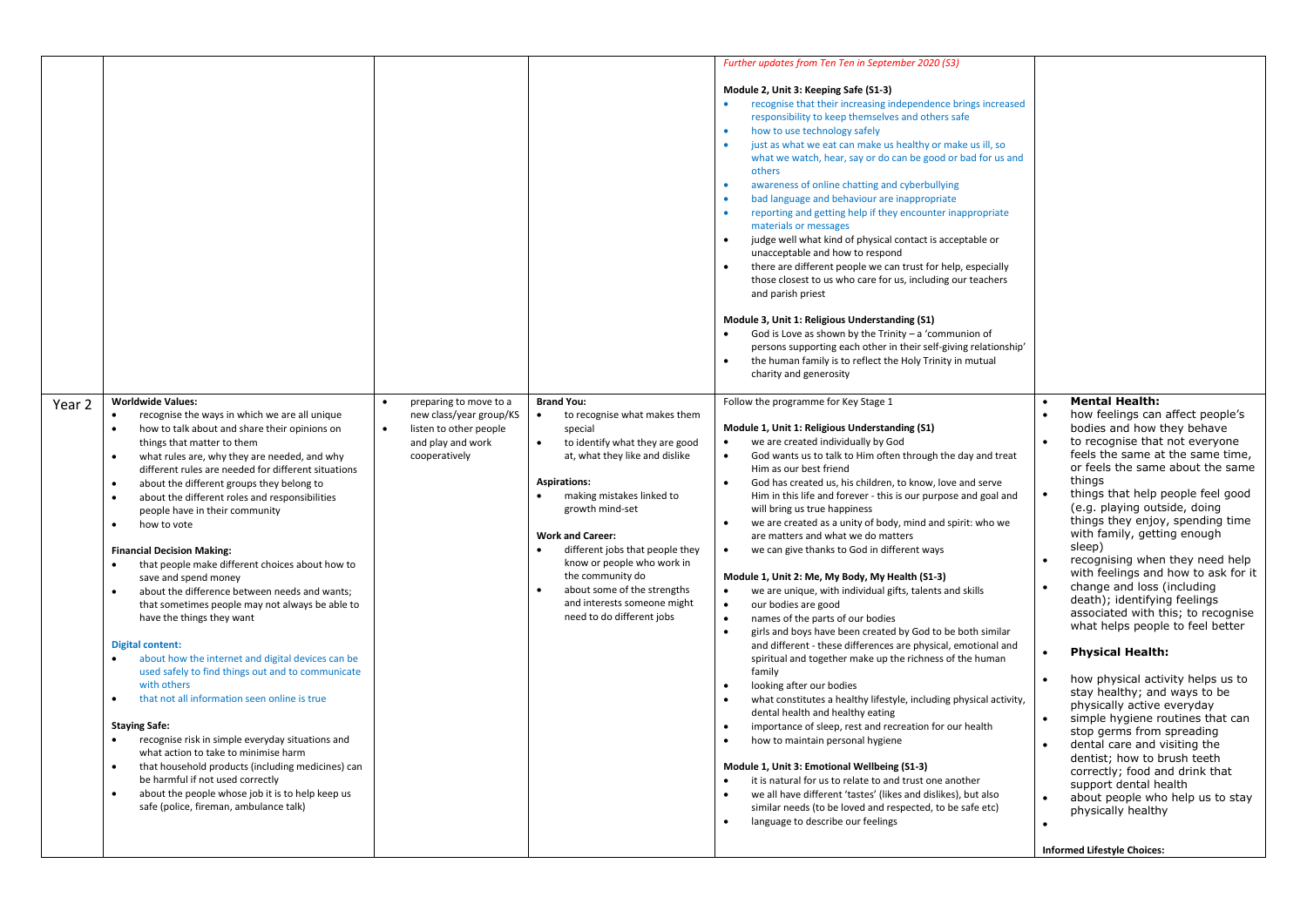|                                                                                                                                                                                                                                                                                                                                                                                                                                                                                                                                                                                                                                                                                                                                                                                                                                                                                                                                                                                                                                                                                                                                                                                                                                                                                                                                                                                                     |                                                                                                                |                                                                                                                                                                                               | understanding that feelings and actions are two different<br>things, and that our good actions can 'form' our feelings and<br>our character<br>$\bullet$<br>simple strategies for managing feelings and for good<br>behaviour<br>choices have consequences; that when we make mistakes we<br>$\bullet$<br>are called to receive forgiveness and to forgive others when<br>they do<br>Jesus died on the cross so that we would be forgiven<br>$\bullet$<br>Module 1, Unit 4: Life Cycles (S1)<br>know and appreciate that there are natural life stages from<br>birth to death, and what these are<br>Module 2, Unit 2: Living in the Wide World (S1)<br>they belong to various communities such as home, school,<br>parish, the wider local community, nation and global<br>community<br>they should help at home with practical tasks such as keeping<br>$\bullet$<br>their room tidy, helping in the kitchen etc<br>we have a duty of care for others and for the world we live in<br>$\bullet$<br>(charity work, recycling etc)<br>what harms and what improves the world in which we live<br>$\bullet$                                                                                                                                                                                                                                                                                                                                                                                                                                                                                                                                                                        | why sleep is important and different ways<br>$\bullet$<br>to rest and relax<br>keeping safe in the sun and protect skin<br>$\bullet$<br>from sun damage<br>things that people can put into their body<br>$\bullet$<br>or on their skin; how these can affect how<br>people feel                                                                                                                                                                                                                                                                                                                                                                                                                                                                                                                                                                                                                                                                                                                                                                                                                                                                                                                           |
|-----------------------------------------------------------------------------------------------------------------------------------------------------------------------------------------------------------------------------------------------------------------------------------------------------------------------------------------------------------------------------------------------------------------------------------------------------------------------------------------------------------------------------------------------------------------------------------------------------------------------------------------------------------------------------------------------------------------------------------------------------------------------------------------------------------------------------------------------------------------------------------------------------------------------------------------------------------------------------------------------------------------------------------------------------------------------------------------------------------------------------------------------------------------------------------------------------------------------------------------------------------------------------------------------------------------------------------------------------------------------------------------------------|----------------------------------------------------------------------------------------------------------------|-----------------------------------------------------------------------------------------------------------------------------------------------------------------------------------------------|-----------------------------------------------------------------------------------------------------------------------------------------------------------------------------------------------------------------------------------------------------------------------------------------------------------------------------------------------------------------------------------------------------------------------------------------------------------------------------------------------------------------------------------------------------------------------------------------------------------------------------------------------------------------------------------------------------------------------------------------------------------------------------------------------------------------------------------------------------------------------------------------------------------------------------------------------------------------------------------------------------------------------------------------------------------------------------------------------------------------------------------------------------------------------------------------------------------------------------------------------------------------------------------------------------------------------------------------------------------------------------------------------------------------------------------------------------------------------------------------------------------------------------------------------------------------------------------------------------------------------------------------------------------------------------------|-----------------------------------------------------------------------------------------------------------------------------------------------------------------------------------------------------------------------------------------------------------------------------------------------------------------------------------------------------------------------------------------------------------------------------------------------------------------------------------------------------------------------------------------------------------------------------------------------------------------------------------------------------------------------------------------------------------------------------------------------------------------------------------------------------------------------------------------------------------------------------------------------------------------------------------------------------------------------------------------------------------------------------------------------------------------------------------------------------------------------------------------------------------------------------------------------------------|
| Worldwide Values (FBV):<br>Year 1<br>about what is kind and unkind behaviour, and how<br>this can affect others<br>treating themselves and others with respect; how<br>$\bullet$<br>to be polite and courteous<br>how people and other living things have different<br>$\bullet$<br>needs; about the responsibilities of caring for them<br>about things they can do to help look after their<br>environment<br><b>Financial Decision Making:</b><br>what money is; forms that money comes in; that<br>money comes from different sources<br>that money needs to be looked after; different<br>$\bullet$<br>ways of doing this<br>Digital content:<br>the role of the internet in everyday life<br>basic rules to keep safe online, including what is<br>$\bullet$<br>meant by personal information and what should<br>be kept private; the importance of telling a trusted<br>adult if they come across something that scares<br>them<br><b>Staying Safe:</b><br>keeping safe at home (including around electrical<br>appliances) and fire safety (e.g. not playing with<br>matches and lighters)<br>ways to keep safe in familiar and unfamiliar<br>$\bullet$<br>environments (e.g. beach, shopping centre, park,<br>swimming pool, on the street) and how to cross<br>the road safely<br>what to do if there is an accident and someone is<br>$\bullet$<br>hurt (inc. dialling 999, what to say) | preparing to move to a<br>new class/year group<br>listen to other people<br>and play and work<br>cooperatively | <b>Brand You:</b><br>that everyone has different<br>strengths<br><b>Aspirations:</b><br>Growth mindset<br><b>Work and Career:</b><br>that jobs help people to earn<br>money to pay for things | Follow the programme for Key Stage 1<br>Module 1, Unit 1: Religious Understanding (S1)<br>$\bullet$<br>we are created individually by God<br>$\bullet$<br>God wants us to talk to Him often through the day and treat<br>Him as our best friend<br>God has created us, his children, to know, love and serve<br>$\bullet$<br>Him in this life and forever - this is our purpose and goal and<br>will bring us true happiness<br>we are created as a unity of body, mind and spirit: who we<br>$\bullet$<br>are matters and what we do matters<br>we can give thanks to God in different ways<br>$\bullet$<br>Module 2, Unit 1: Religious Understanding (S1)<br>we are part of God's family<br>$\bullet$<br>$\bullet$<br>saying sorry is important and can mend friendships<br>$\bullet$<br>Jesus cared for others and had expectations of them and how<br>they should act<br>we should love other people in the same way God loves us<br>$\bullet$<br>Module 2, Unit 2: Personal Relationships (S1-S3)<br>$\bullet$<br>identify 'special people' (their parents, carers, friends, parish<br>priest) and what makes them special<br>importance of nuclear and wider family<br>$\bullet$<br>$\bullet$<br>importance of being close to and trusting special people and<br>telling them if something is troubling them<br>how their behaviour affects other people, and that there is<br>$\bullet$<br>appropriate and inappropriate behaviour<br>characteristics of positive and negative relationships<br>$\bullet$<br>different types of teasing and that all bullying is wrong and<br>$\bullet$<br>unacceptable<br>recognise when they have been unkind and say sorry<br>$\bullet$ | <b>Mental Health:</b><br>different feelings that humans can<br>experience<br>how to recognise, name and share<br>different feelings (in self and others)<br>how to manage when finding things<br>$\bullet$<br>difficult<br><b>Physical Health:</b><br>$\bullet$<br>how physical activity helps us to stay<br>healthy; and ways to be physically active<br>everyday<br>simple hygiene routines that can stop<br>germs from spreading<br>dental care and visiting the dentist; how<br>$\bullet$<br>to brush teeth correctly; food and drink<br>that support dental health<br>$\bullet$<br>about people who help us to stay<br>physically healthy<br>managing big feelings, strategies for<br>$\bullet$<br>calming themselves down and/or change<br>their mood when they don't feel good<br>naming the main parts of the body<br>$\bullet$<br><b>Informed Lifestyle Choices:</b><br>what keeping healthy mean and different<br>$\bullet$<br>ways to keep healthy<br>different ways to learn and play;<br>$\bullet$<br>recognising the importance of knowing<br>when to take a break from time online or<br>TV<br>about foods that support good health and<br>$\bullet$<br>the risks of eating too much sugar |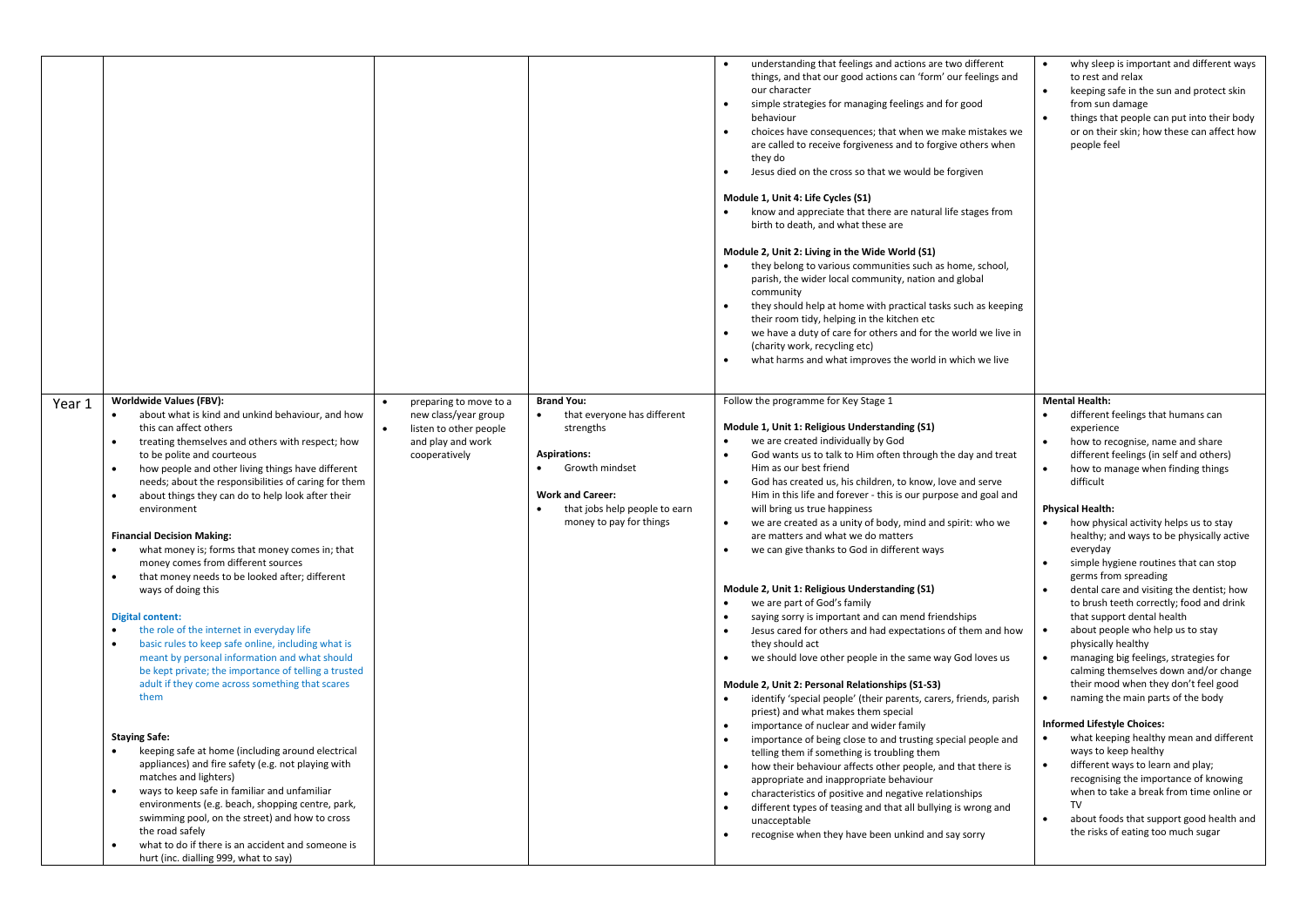| <b>REC</b> | <b>Worldwide Values (FBV):</b><br>recognise the various communities they belong to<br>$\bullet$<br>responsibilities of being apart of a community                                                                                                                                                                                                                                                                                                                                                                                                                                                                                                                                                                                                                                                                                                                                                                                                                                                                                                                                                                                                                                | preparing to move to a<br>new class/year group<br>that eye contact helps<br>$\bullet$                     | <b>Work and Career:</b><br>People Who Help Us topic -<br>$\bullet$<br>explore different possible | recognise when people are being unkind to them and others<br>and how to respond<br>know that when we are unkind to others, we hurt God also<br>$\bullet$<br>and should say sorry to him as well<br>know that we should forgive like Jesus forgives<br>$\bullet$<br>Module 2, Unit 3: Keeping Safe (S1-S3)<br>$\bullet$<br>to understand safe and unsafe situations, including online<br>difference between 'good' and 'bad' secrets and that they can<br>$\bullet$<br>and should be open with 'special people' they trust if<br>anything troubles them<br>how to resist pressure when feeling unsafe<br>$\bullet$<br>$\bullet$<br>know that they are entitled to bodily privacy<br>$\bullet$<br>there are different people we can trust for help, especially<br>those closest to us who care for us, including our parents or<br>carers, teachers and our parish priest<br>Module 3, Unit 1: Religious Understanding (S1 +S2)<br>$\bullet$<br>God is love: Father, Son and Holy Spirit<br>being made in His image means being called to be loved and<br>$\bullet$<br>to love others<br>$\bullet$<br>know what a community is, and that God calls us to live in<br>community with one another<br>a scripture illustrating the importance of living in community<br>$\bullet$<br>as a consequence of this<br>Jesus' teaching on who is my neighbour<br>Reception and Early Years follow the Ten Ten programme for EYFS.<br>Module 1, Unit 1: Religious Understanding (S1)                                                             | <b>Mental Health:</b><br>some positive affirmations<br>that positive affirmations can help us feel                                                                                                                                                                                                                                                                                                                                                                                                                                                                                                                                                                        |
|------------|----------------------------------------------------------------------------------------------------------------------------------------------------------------------------------------------------------------------------------------------------------------------------------------------------------------------------------------------------------------------------------------------------------------------------------------------------------------------------------------------------------------------------------------------------------------------------------------------------------------------------------------------------------------------------------------------------------------------------------------------------------------------------------------------------------------------------------------------------------------------------------------------------------------------------------------------------------------------------------------------------------------------------------------------------------------------------------------------------------------------------------------------------------------------------------|-----------------------------------------------------------------------------------------------------------|--------------------------------------------------------------------------------------------------|-------------------------------------------------------------------------------------------------------------------------------------------------------------------------------------------------------------------------------------------------------------------------------------------------------------------------------------------------------------------------------------------------------------------------------------------------------------------------------------------------------------------------------------------------------------------------------------------------------------------------------------------------------------------------------------------------------------------------------------------------------------------------------------------------------------------------------------------------------------------------------------------------------------------------------------------------------------------------------------------------------------------------------------------------------------------------------------------------------------------------------------------------------------------------------------------------------------------------------------------------------------------------------------------------------------------------------------------------------------------------------------------------------------------------------------------------------------------------------------------------------------------------------------|---------------------------------------------------------------------------------------------------------------------------------------------------------------------------------------------------------------------------------------------------------------------------------------------------------------------------------------------------------------------------------------------------------------------------------------------------------------------------------------------------------------------------------------------------------------------------------------------------------------------------------------------------------------------------|
|            | $\bullet$<br>recognise that we all have different likes and<br>dislikes, but also similar needs (to be loved and<br>respected, to be safe etc)<br>know importance of respecting people's<br>$\bullet$<br>differences<br>identify how someone may feel if their differences<br>$\bullet$<br>are, or are not respected<br>how to help others with practical tasks and acts of<br>$\bullet$<br>kindness<br>importance of sharing with others and examples<br>$\bullet$<br>$\bullet$<br>ways to show responsibility for looking after the<br>environment of communities we live in<br><b>Financial Decision Making:</b><br>recognise money in its different forms-coins, notes<br>discuss other ways adults pay for things eg mobile<br>phone, contact free cards<br>know that things cost different amounts<br>$\bullet$<br>know that charitable contributions help people<br>who have less<br><b>Digital Content:</b><br>use digital learning content, such as Purple Mash,<br>with supervision<br>recognise different technologies and their uses at<br>home and school<br>know to tell a trusted adult if anything online is<br>upsetting or frightening<br><b>Keeping Safe:</b> | good listening<br>give focused attention<br>$\bullet$<br>to instructions<br>$\bullet$<br>regulate actions | careers<br>Use own likes to plan and<br>$\bullet$<br>achieve a goal                              | we are created individually by God as part of His creation plan<br>$\bullet$<br>$\bullet$<br>we are all God's children and are special<br>our bodies were created by God and are good<br>$\bullet$<br>$\bullet$<br>we can give thanks to God<br>Module 1, Unit 2: Me, My Body and My Health (S1-3)<br>we are each unique, with individual gifts, talents and skills<br>$\bullet$<br>whilst we all have similarities because we are made in God's<br>image, difference is part of God's plan<br>$\bullet$<br>our bodies are good and made by God<br>$\bullet$<br>names of the parts of the body (not genitalia)<br>$\bullet$<br>our bodies are good and we need to look after them<br>$\bullet$<br>what constitutes a healthy lifestyle, including exercise, diet,<br>sleep and personal hygiene<br>Module 1, Unit 3: Emotional Well-Being (S1-3)<br>$\bullet$<br>we all have different 'tastes' (likes and dislikes), but also<br>similar needs (to be loved and respected, to be safe etc)<br>it is natural for us to relate to and trust one another<br>$\bullet$<br>$\bullet$<br>language to describe their feelings<br>$\bullet$<br>understanding that everyone experiences feelings, both good<br>and bad<br>simple strategies for managing feelings<br>$\bullet$<br>$\bullet$<br>simple strategies for managing emotions and behaviour<br>$\bullet$<br>we have choices and these choices can impact how we feel<br>and respond.<br>$\bullet$<br>we can say sorry and forgive like Jesus<br>Module 1, Unit 4: Life-Cycles (S1) | more confident when worried<br>Children's Mental Health Week<br>name different emotions<br>identify ways to manage uncomfortable<br>feelings<br><b>Physical Health:</b><br>when to brush the teeth<br>how to brush teeth effectively<br>how and when to wash hands<br>$\bullet$<br>explain how to stay safe in the sun<br>make links between body parts and their<br>movements<br>recognise basic effects of exercise on the<br>body<br><b>Informed Life Style Choices:</b><br>Safer Internet Day<br>Importance of a diet with less sugar<br>$\bullet$<br>identify foods and drinks that are high or<br>low in sugar<br>compare quantities of sugar in different<br>items |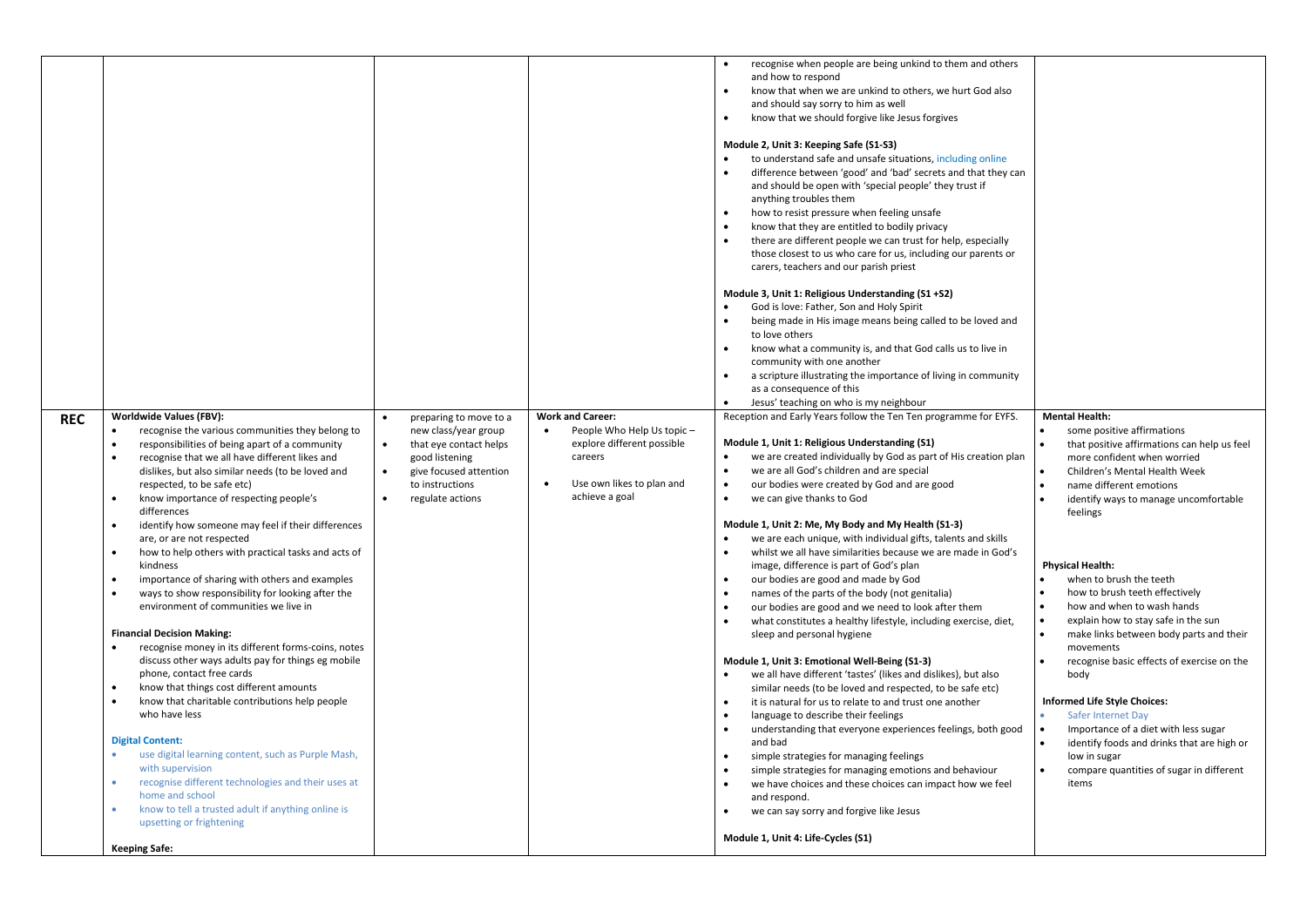|    | discuss and help make decisions about personal                                                                                                                                                                                                                                                                 |                                                                                                                                                                                                              |                                                                                                                                                                                                                                                                  | there are natural life stages from birth to death, and what                                                                                                                                                                                                                                                                                                                                                                                                                                                                                                                                                                                                                                                                                                                                                                                                                                                                                                                                                                                                                                                                                                                                                                                                                                                                                                                                                                            |                                                                                                                                                                                                                                                                                      |
|----|----------------------------------------------------------------------------------------------------------------------------------------------------------------------------------------------------------------------------------------------------------------------------------------------------------------|--------------------------------------------------------------------------------------------------------------------------------------------------------------------------------------------------------------|------------------------------------------------------------------------------------------------------------------------------------------------------------------------------------------------------------------------------------------------------------------|----------------------------------------------------------------------------------------------------------------------------------------------------------------------------------------------------------------------------------------------------------------------------------------------------------------------------------------------------------------------------------------------------------------------------------------------------------------------------------------------------------------------------------------------------------------------------------------------------------------------------------------------------------------------------------------------------------------------------------------------------------------------------------------------------------------------------------------------------------------------------------------------------------------------------------------------------------------------------------------------------------------------------------------------------------------------------------------------------------------------------------------------------------------------------------------------------------------------------------------------------------------------------------------------------------------------------------------------------------------------------------------------------------------------------------------|--------------------------------------------------------------------------------------------------------------------------------------------------------------------------------------------------------------------------------------------------------------------------------------|
|    | safety eg knowing the play equipment is wet and                                                                                                                                                                                                                                                                |                                                                                                                                                                                                              |                                                                                                                                                                                                                                                                  | these are                                                                                                                                                                                                                                                                                                                                                                                                                                                                                                                                                                                                                                                                                                                                                                                                                                                                                                                                                                                                                                                                                                                                                                                                                                                                                                                                                                                                                              |                                                                                                                                                                                                                                                                                      |
|    | slippery and observing other play rules                                                                                                                                                                                                                                                                        |                                                                                                                                                                                                              |                                                                                                                                                                                                                                                                  |                                                                                                                                                                                                                                                                                                                                                                                                                                                                                                                                                                                                                                                                                                                                                                                                                                                                                                                                                                                                                                                                                                                                                                                                                                                                                                                                                                                                                                        |                                                                                                                                                                                                                                                                                      |
|    | safely use, store and transport tools such as<br>scissors                                                                                                                                                                                                                                                      |                                                                                                                                                                                                              |                                                                                                                                                                                                                                                                  | Module 2, Unit 1: Religious Understanding (S1)<br>we are part of God's family                                                                                                                                                                                                                                                                                                                                                                                                                                                                                                                                                                                                                                                                                                                                                                                                                                                                                                                                                                                                                                                                                                                                                                                                                                                                                                                                                          |                                                                                                                                                                                                                                                                                      |
| EY | <b>Worldwide Values (FBV):</b><br>Code of Conduct-Understand rules apply to all<br>recognise and learn about different cultures and<br>faiths (God Matters)-mutual respect and tolerance<br>challenge gender stereotypes (People who help us)<br>topic/stories representing diversity                          | preparing to move to a<br>new class/year group<br>classroom behaviour<br>$\bullet$<br>$\bullet$<br>asking for help<br>$\bullet$<br>good sitting<br>following instructions                                    | <b>Brand You:</b><br>independent work display<br>board-celebrate effort and<br>achievement<br>positive reinforcement of<br>children's effort and progress                                                                                                        | Jesus cared for others and wanted them to live good lives like<br>$\bullet$<br>Him<br>we should love other people in the same way God loves us<br>Module 2, Unit 2: Personal Relationships (S1 -3)<br>identify special people (e.g. parents, carers, friends) and what                                                                                                                                                                                                                                                                                                                                                                                                                                                                                                                                                                                                                                                                                                                                                                                                                                                                                                                                                                                                                                                                                                                                                                 | <b>Mental Health:</b><br>Demonstrate confidence to ask for help<br>$\bullet$<br>Recognise and name feelings<br>$\bullet$<br>Identify when we might have different<br>feelings<br>Identify which feelings are/ are not<br>$\bullet$                                                   |
|    | acts of kindness (the rainbow fish)<br>$\bullet$<br>eye contact, please and thank you<br>RESPECT WEEK - Remembrance, anti-bullying,<br>kindness<br>listening to what others say<br>Chinese New Year<br>$\bullet$<br>why we shouldn't judge others based on their<br>appearance                                 | awareness of available<br>resources and self-select<br>to support their learning<br>activities<br>ongoing dialogue and<br>reflection with children<br>about how they are<br>learning<br>independence skills- | circle times-identifying what<br>$\bullet$<br>children like about themselves/<br>what they are good at/ what<br>others are good at etc.<br>promoting sharing of ideas &<br>$\bullet$<br>talking in front of the<br>class/small groups<br><b>Work and Career:</b> | makes them special<br>importance of the nuclear family and of the wider family<br>$\bullet$<br>importance of being close to and trusting of 'special people'<br>$\bullet$<br>and telling them is something is troubling them<br>how their behaviour affects other people and that there is<br>appropriate and inappropriate behaviour<br>characteristics of positive and negative relationships<br>different types of teasing and that all bullying is wrong and<br>unacceptable                                                                                                                                                                                                                                                                                                                                                                                                                                                                                                                                                                                                                                                                                                                                                                                                                                                                                                                                                       | comfortable<br>Talk about appropriate/inappropriate<br>$\bullet$<br>ways of expressing feelings<br><b>Physical Health:</b><br>teach and reinforce good handwashing in<br>$\bullet$<br>the bathroom<br>learn how germs are spread and the<br>$\bullet$<br>importance of using tissues |
|    | <b>Financial Decision Making:</b><br>visit local shops to make purchases using cash<br>support children to spend their own money during<br>Harvest Cafod event<br>Role-play-tills, purses, cards, coins and notes                                                                                              | dressing, cutlery,<br>selecting and tidying<br>resources, choosing own<br>activities                                                                                                                         | people Who Help Us topic -<br>explore different possible<br>careers                                                                                                                                                                                              | recognise when they have been unkind to others and say<br>$\bullet$<br>sorry<br>when we are unkind, we hurt God and should say sorry<br>$\bullet$<br>$\bullet$<br>recognise when people are being unkind to them and others<br>and how to respond                                                                                                                                                                                                                                                                                                                                                                                                                                                                                                                                                                                                                                                                                                                                                                                                                                                                                                                                                                                                                                                                                                                                                                                      | going to the loo<br>$\bullet$<br><b>Informed Lifestyle Choices:</b><br>Ongoing discussion about healthy, varied<br>$\bullet$<br>diets at snack and lunch times                                                                                                                       |
|    |                                                                                                                                                                                                                                                                                                                |                                                                                                                                                                                                              |                                                                                                                                                                                                                                                                  | we should forgive like Jesus forgives                                                                                                                                                                                                                                                                                                                                                                                                                                                                                                                                                                                                                                                                                                                                                                                                                                                                                                                                                                                                                                                                                                                                                                                                                                                                                                                                                                                                  | Cooking - healthy recipes                                                                                                                                                                                                                                                            |
|    | <b>Digital Content:</b><br>recognise the use of technology at home and<br>$\bullet$<br>school<br>role-play-mobile phones, radios, remote controls<br>etc.<br>IPad, camera selfies role play<br><b>Staying Safe:</b><br>road vehicles and road safety<br>trains and train stations<br>boats and water transport |                                                                                                                                                                                                              |                                                                                                                                                                                                                                                                  | Module 2, Unit 3: Keeping Safe (S1 -4)<br>safe and unsafe situations indoors and outdoors, including<br>online<br>they can ask for help from their special people<br>$\bullet$<br>to know they are entitled to bodily privacy<br>they can and should be open with 'special people' they trust if<br>anything troubles them<br>there are different people we can trust for help, especially<br>those closest to us who care for us, including our teachers<br>and our parish priest<br>medicines should only be taken when a parent or doctor gives<br>$\bullet$<br>them to us<br>medicines are not sweets<br>we should always try to look after our bodies because God<br>created them and gifted them to us<br>there are lots of jobs designed to help us<br>paramedics help us in a medical emergency<br>$\bullet$<br>First Aid can be used in non-emergency situations, as well as<br>whilst waiting for an ambulance<br>Module 3, Unit 1: Religious Understanding (S1-2)<br>God is love: Father, Son and Holy Spirit<br>being made in His image means being called to be loved and<br>to love others<br>what a community is, and that God calls us to live in<br>$\bullet$<br>community with one another<br>scripture illustrating the importance of living in a community<br>no matter how small our offerings, they are valuable to God<br>and He can use them for His glory<br>Module 1, Unit 2: Living in the Wider World (S1) | $\bullet$<br>Grow and eat salad vegetables                                                                                                                                                                                                                                           |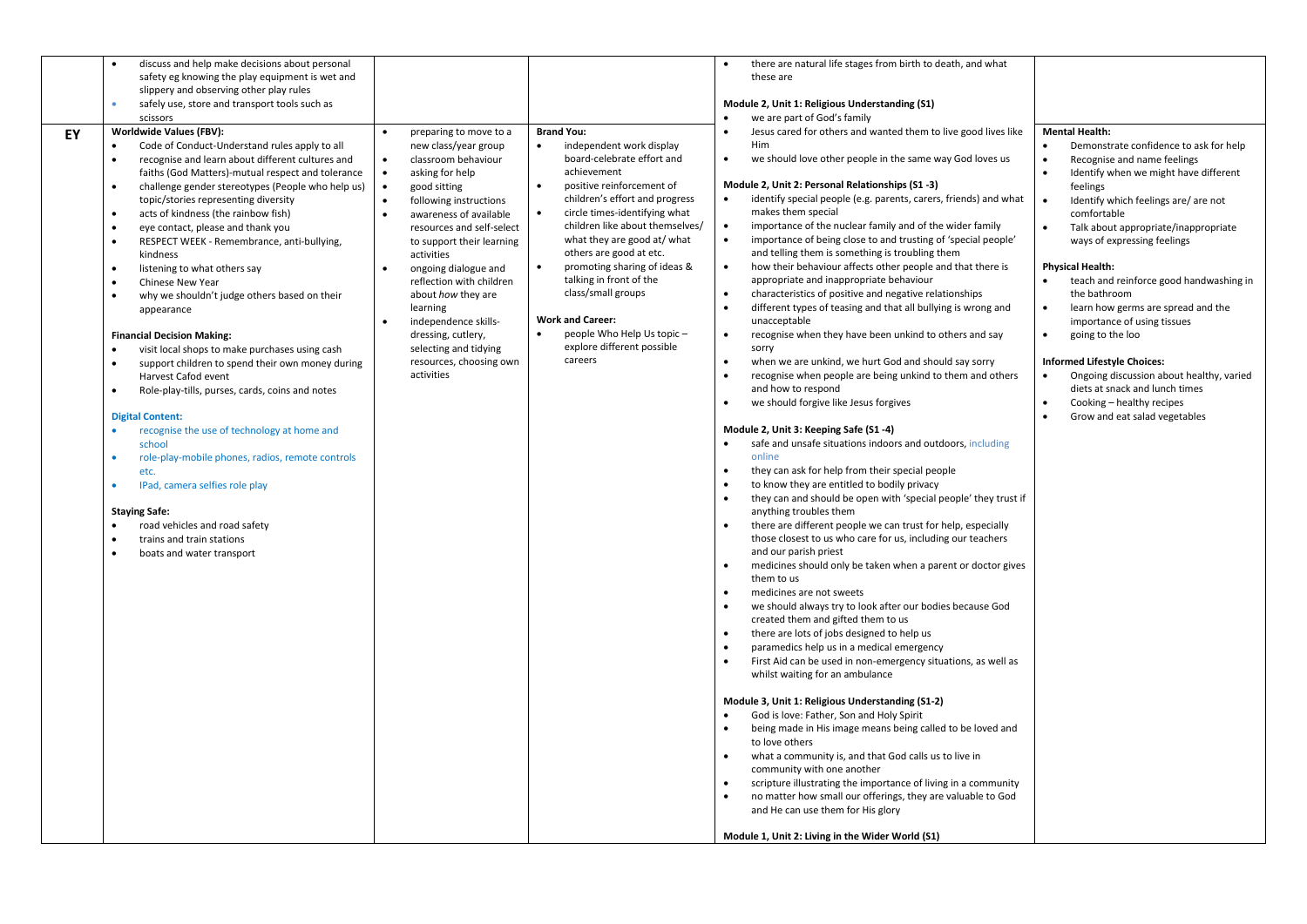|  | they belong to various communities, such as home, school,      |
|--|----------------------------------------------------------------|
|  | parish, the wider local area, nation and the global community  |
|  | they should help at home with practical tasks such as keeping  |
|  | their room tidy, helping in the kitchen, etc.                  |
|  | we have a duty of care for others and for the world we live in |
|  | (charity work, recycling, etc.)                                |
|  | what harms and what improves the world in which they live      |